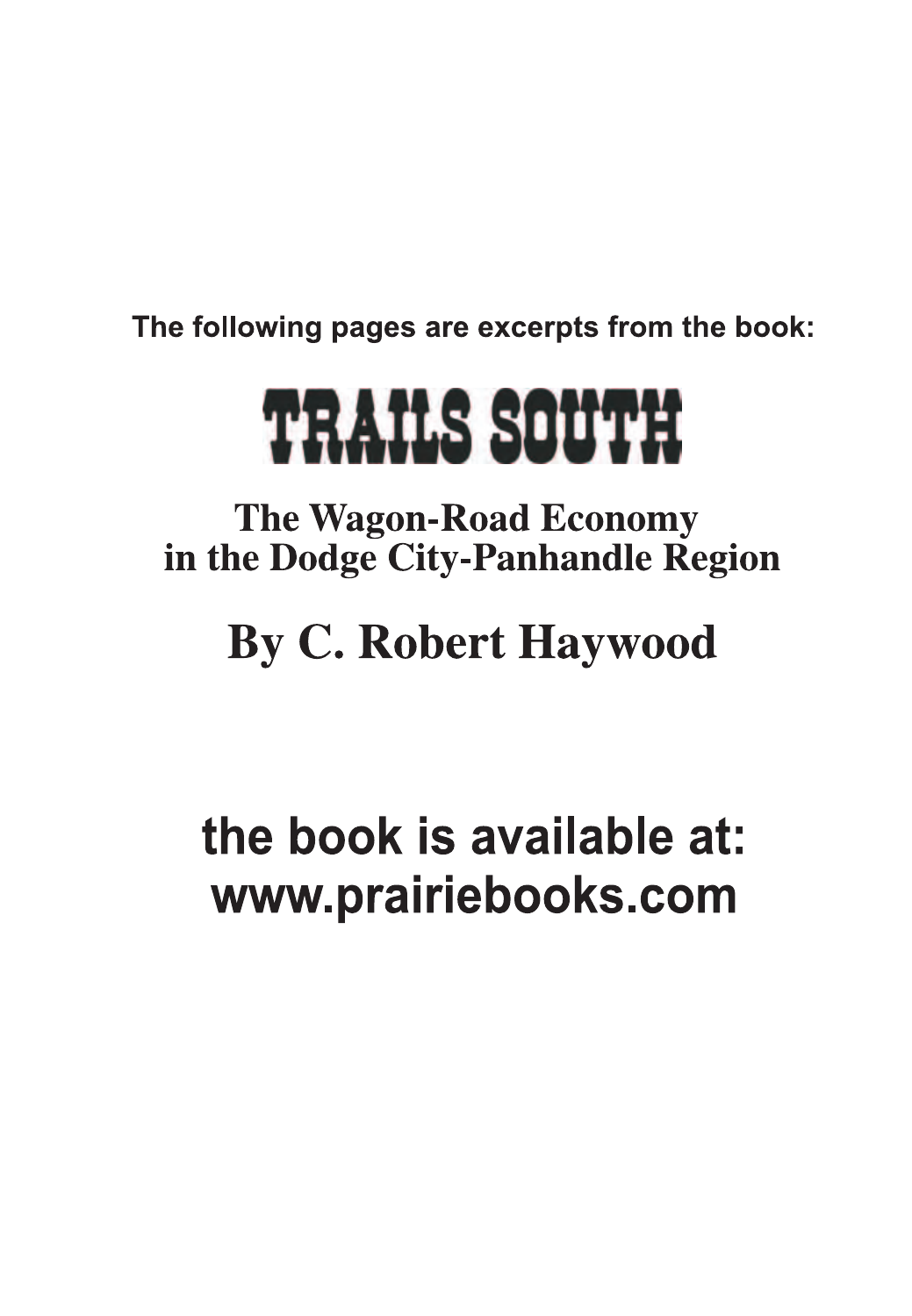Trails South: Haywood, C. Robert (Clarence Robert), 1921–2005

All rights reserved. No part of this book may be reproduced, displayed or transmitted in any form by any means, electronic or mechanical, including photocopying, recording, or in any information storage and retrieval system without permission in writing from the publisher.

Requests for permission should be addressed to the Permissions Dept. Prairie Books, PO Box 969, Meade, KS 67864, (620) 873-2764, email: info@prairiebooks.com.

Cover art by Nancy Ohnick

Copyright ©2006 by The Estate of C. Robert Haywood First Edition published in 1986 by the University of Oklahoma Press, Norman

Published in the United States of America ISBN 0-9746222-2-2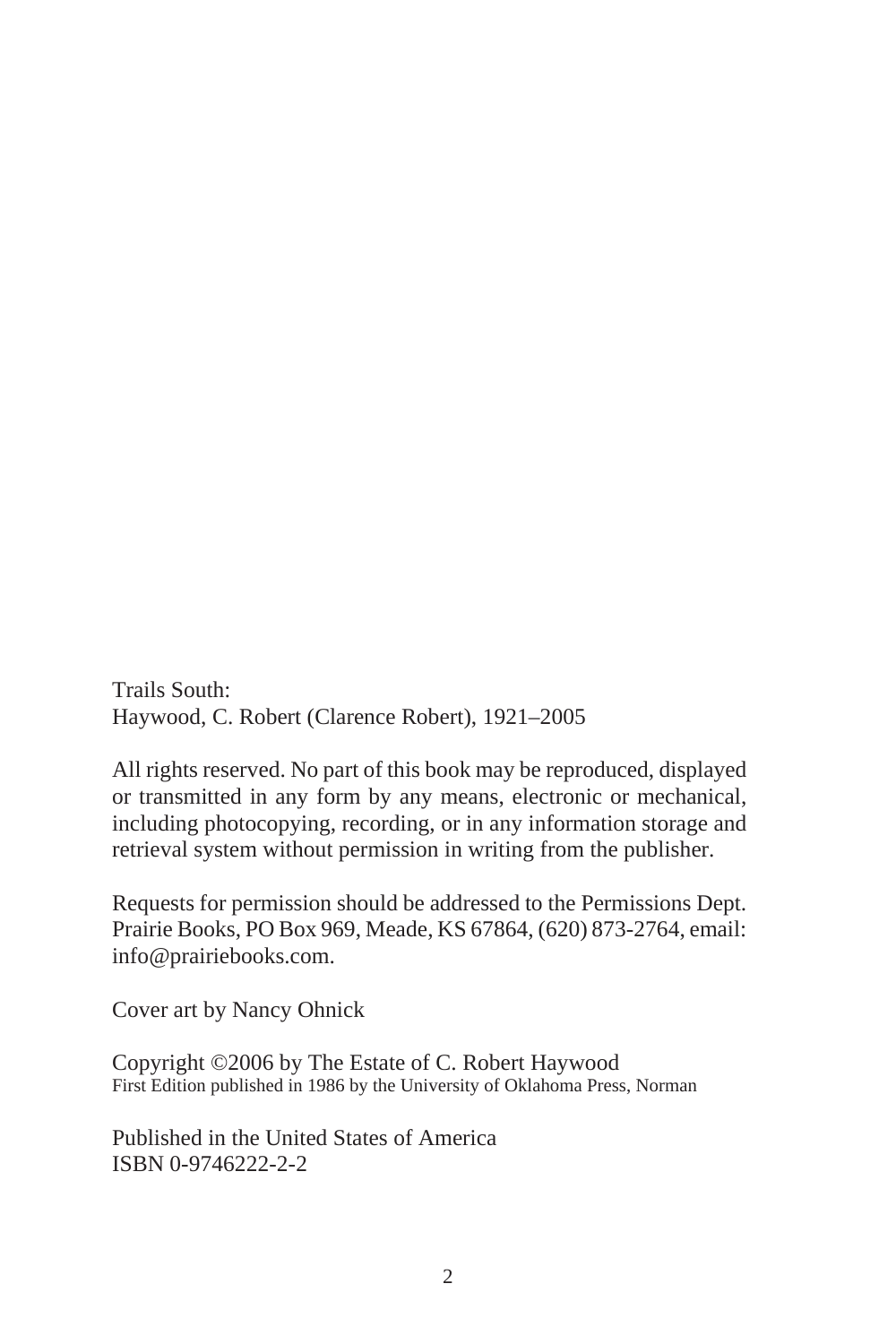#### **1. The Dodge City–Panhandle Region**

*We, and all others who took land, came south from Dodge City. We kept as near the beaten trails as we could because they were the anchor of safety. The trail was the only compass we had on these lonely prairies. —Mrs. E. May Novinger, Meade County, Kansas pioneer. <sup>1</sup>*

At one point in the historiography of the United States, the study of regionalism took on the dimensions of faddish popularity. The proper use of such terms as *area, regional, sectional,* and *localism* were the sources of heated debates. The *South*, *Prairie Provinces*, and *Trans-Mississippi West* were expressions given nuances of meaning that were understood to help explain why certain areas in certain times developed as they did. Professor Howard W. Odum of the University of North Carolina found the concept "a highly useful instrument of analysis, understanding, and synthesis in the social science." As a frame of reference, the concept was useful but, unfortunately, over-refined and frayed to tatters. If the problems of precise definitions can be set aside, however, the study of a geographical area, reflecting its cultural and economic similarities, can contribute to the clarification of that region's development and its place in history.  $\frac{2}{3}$ 

In the 1870s and 1880s there were such a region—localized area or subdivision, if you will—in what was to become the panhandle of Texas and Oklahoma and in southwestern Kansas. For those few years, that section of the West appears to have had enough distinctly identifiable and significantly interdependent characteristics to warrant a separate designation. The area met most of the agreed-upon criteria of a region. There was cultural consistency, which uniformly changed as the economic base was altered; there were common physiographical and demographical characteristics, such as rainfall and population density; there were shared attitudes relating to the land, the natives, dress, and acceptable social behavior; there was interdependence of trade area, market, and transportation lines; and, finally, there was a recognition of this commonality by those who lived there.

The region at hand can best be described as a ragged, imprecise triangle encompassing the upper panhandle of Texas, the northwestern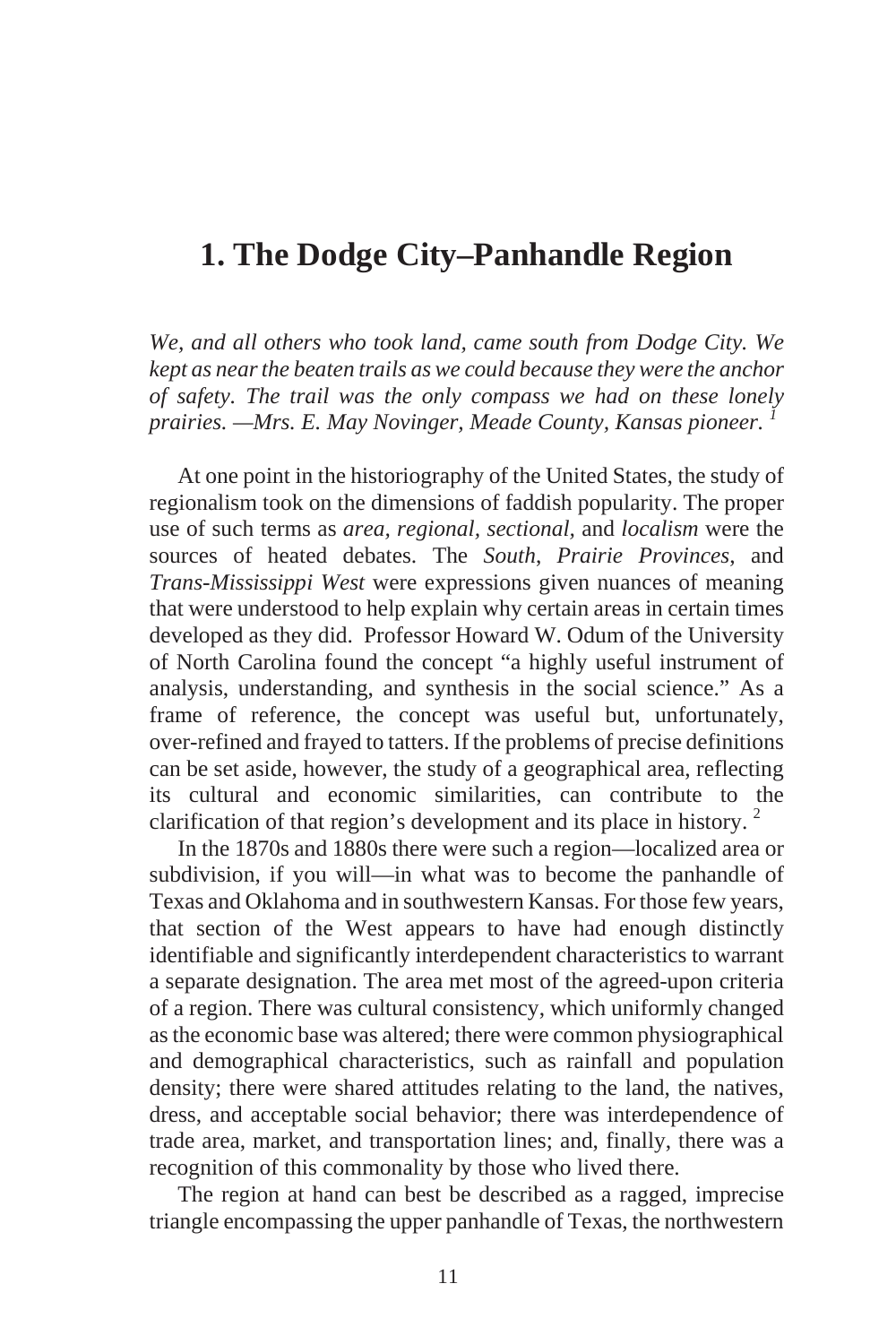tier of counties plus the panhandle of Oklahoma, and the major portion of half a dozen counties in southwestern Kansas. Irregular fingers of related territory extended from the triangle at some points, as they did in the south while Clarendon flourished in Donley County, Texas. What held the region together were the north-south lines of communications connected at their base by an east-west route, forming a tenuous interior skeleton. These freighting trails with their north-south orientation to Dodge City did much to maintain the region. Other trails and roads, including railroads, exerted varying degrees of pressure on the continuity of the region, but such pressures were successfully resisted until near the close of the 1880s; continuity remained intact for at least two decades. In order to have a shorthand designation for the area, it will be referred to as the Dodge City–Panhandle Region or, simply, the Region. It is at best an awkward term. However, political divisions have so firmly labeled the geographical areas today that the triangle symbol and the Dodge City–Panhandle designation is as clear as any that can be found.

At the apex of the Region stood Dodge City, with the three trails—the Dodge City–Fort Supply Trail, or Military Road, the Tascosa–Dodge City Trail, and the Jones and Plummer Trail converging on the railhead that gave the town its preeminence. For a quarter of a century Dodge City was to be the marketplace for and the purveyor of goods to the Region. Whether the economy was fueled by buffalo hunters, cattlemen, or grangers, the town remained the essential hub as long as the wagon-road economy existed. Dodge City's astute journalist Nicholas ("Nick") Klaine explained in an editorial titled "Our Southern Tributary":

*The topographical position of a country has much to do with its destiny. History points to great centers of trade that have grown up through their superior commercial advantages endowed by nature . . . Dodge City lies in favorable position . . . at the gateway of a great country that leads south and southwest . . . in a direct line with the eastern boundary of the Panhandle of Texas. That vast extent of country is a tributary to this by reason of the advantages nature has given.*

With a town booster's myopia, Klaine must have assumed that the Santa Fe Railroad was a localized natural phenomenon on the order of the Arkansas River or the hills of Dodge City. He implied that geography and railroad construction had combined to give Dodge City a kind of manifest destiny to dominate the region. These conditions did, in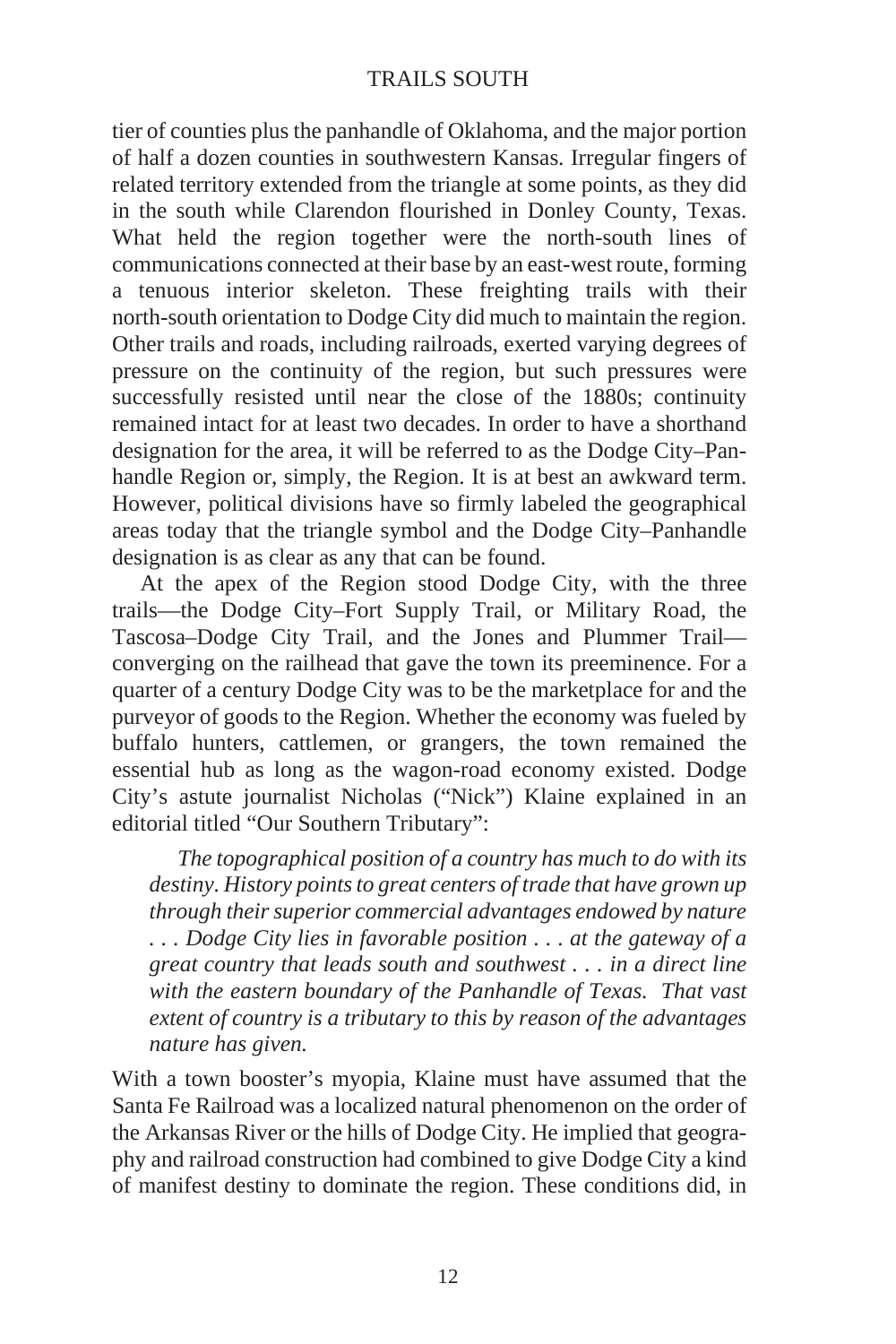# **2. The Dodge City–Fort Supply Trail: From Military Road to Commercial Highway**

The October 1867 Treaty of Medicine Lodge was a dazzling showpiece for both the Indians and the army. Satanta, Little Raven, and Black Kettle were never more eloquent. They spoke of their desire to grow old in peace on the prairie, of their disappointment with their white brother and the sorrow in their hearts at the killing of the buffalo. Now they had come willing to "listen to the good word" so that the chiefs could lay down lance and bow. All five of the major Plains Indian tribes were there, thousands of them, with the two hundred fifty Cheyenne lodges prominently in sight. And the soldiers came. As one Indian eyewitness reported, "they came and came and came, in part of the evening and all night. I did not know when they stopped coming in." Commissioner Nathaniel Taylor welcomed each tribe and spoke as forcefully as the chiefs of a troubled Great Father and the white brothers' desire for peace. The sixty wagons of presents were distributed, papers signed, promises made. The red man and the white smoked and drank whiskey together and pledged lasting friendship. <sup>1</sup>

Despite the page antry and dramatic oratory, both forces at the council knew that Medicine Lodge was little more than an interruption in the continuing conquest of Indian lands as the frontier moved west. The Cheyennes and Arapahos broke camp at the end of the council and moved south as they had agreed to do. Other tribes and other individuals were not impressed with the sincerity of the white man. Roman Nose did not sign. And before the main body of lodges were struck, some four hundred Indians already were heading north from the Cimarron, their lives committed to a warrior who would not surrender. By June 1868 the Cheyennes had raided the Council Grove countryside and the Kaw Reservation, and Major General Philip H. Sheridan had been placed in command of the department of Missouri with orders to control Indian depredations by driving them south of the Kansas border, "pursuing to kill if necessary."<sup>2</sup>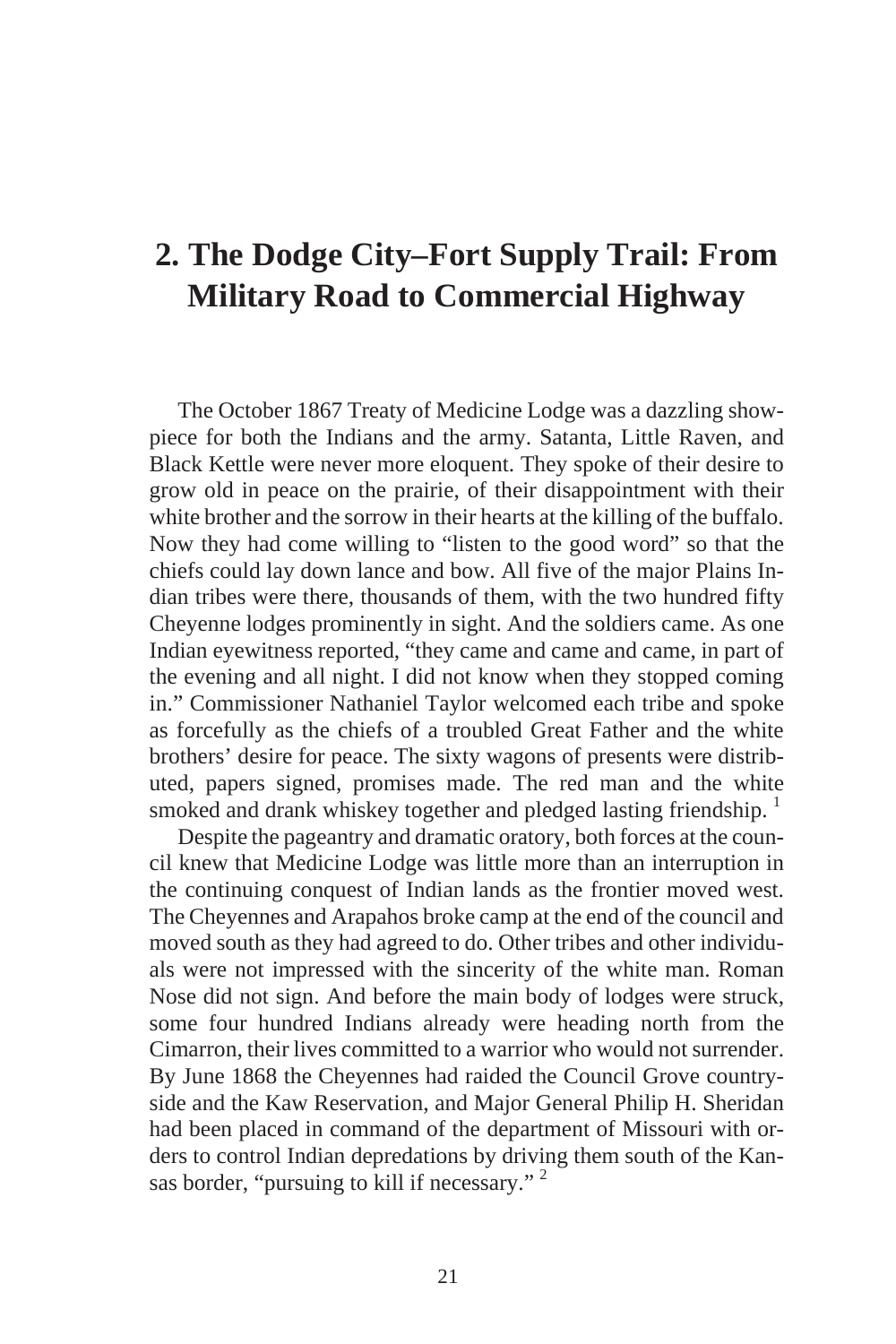It was a difficult assignment, although not a disagreeable one for the general. The summer of 1868 saw brief skirmishes, but the army was for the most part helpless in the face of the scattered, free-ranging tribes, who used an attack-and-run strategy. Winter was another matter. If Sheridan could maintain his troops in the field—better fed, better clothed, better mounted and better armed than his adversary—he was certain he could force his will on the Indians. The key to his strategy, the absolute necessity, was supplies. At this point the concept of Camp Supply and a protected trail to it from Fort Dodge turned into reality.

Brigadier General Alfred Sully had noted a likely site for a base camp on his extended scouting expedition in the Panhandle during the fall. He was now put in command of a force consisting of elements of the Nineteenth Kansas Volunteer Cavalry and the Seventh U.S. Cavalry with orders to march south and establish a temporary "camp for supplies." On November 12 the forces assigned to the expedition were joined at Mulberry Creek just south of Fort Dodge by an immense train of approximately four hundred wagons guarded by a few companies of infantry. Heading south, the troops proceeded to Cavalry Creek, then on to Bear Creek, the Cimarron, and the Beaver, a distance of one hundred thirteen miles. On November 18 they reached Wolf Creek at its confluence with the North Canadian, the site Sully had noted in his earlier tour. The spot was identified as Camp Supply. For the moment it was assumed that Camp Supply would be a temporary base, lasting only until General Sheridan had completed his winter campaign. It was a short sighted view of a tenacity of the Indian and the difficulty of the terrain in which they were to find refuge.  $3$ 

The first passage down what was to be known as the Military Road was one of the most impressive expeditions in the West. Among the officers of this force of more than one thousand one hundred men and four hundred wagons was Lieutenant Colonel George A. Custer, who described in detail the line of march:

*Everything being in readiness, the cavalry moved from its camp on the north bank of the Arkansas on the morning of the 12th of November and after fording the river began its march toward the Indian territory. That night we encamped on Mulberry Creek, where we were joined by the infantry and the supply train. General Sully, commanding the district, here took active command of the combined forces. Much anxiety existed in the minds of some of the officers, remembering no doubt their late experience, lest the Indians should attack us while on the march, when, hampered as we should be in the protection of so large a train of wagons, we*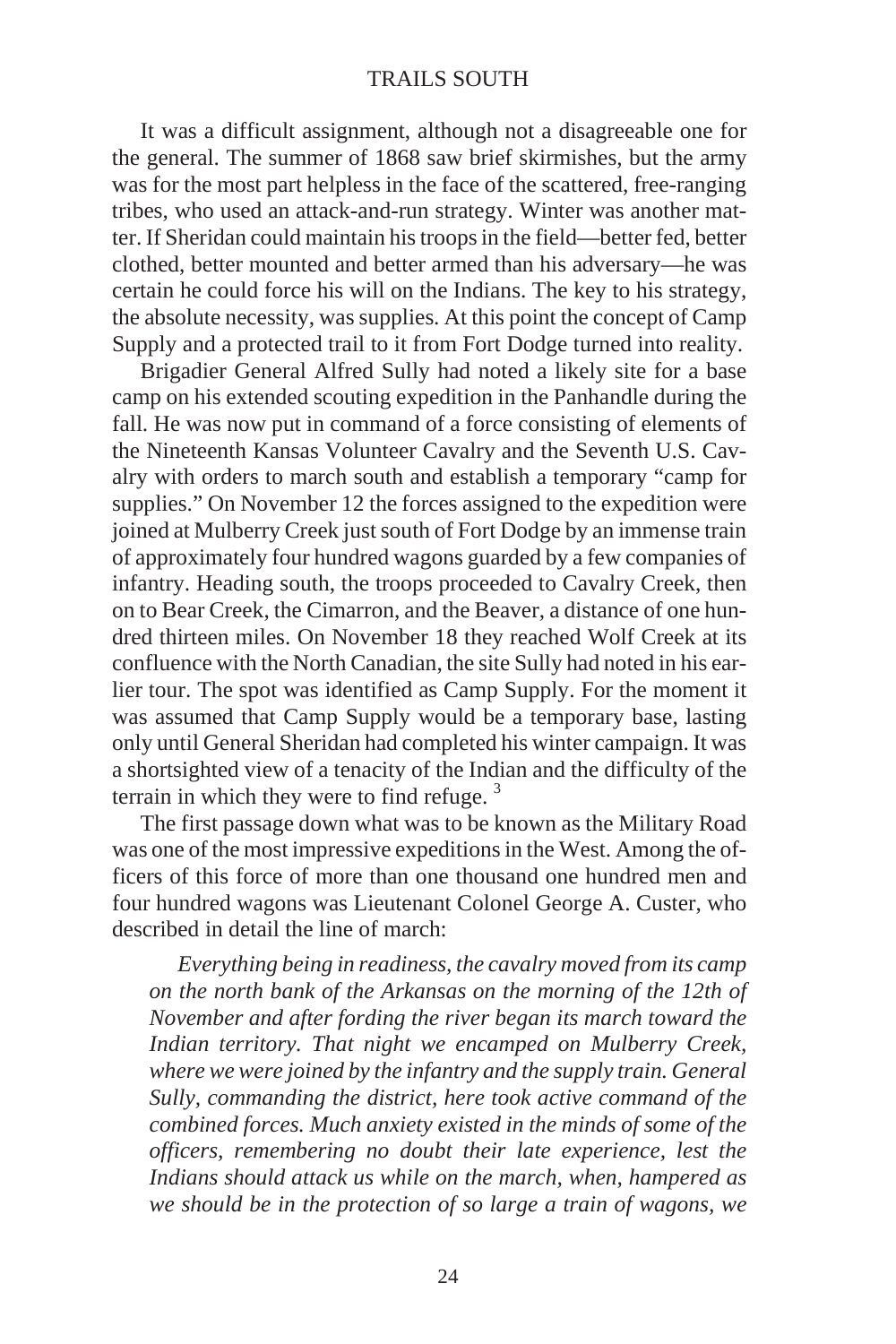# **3. The Fort Elliot Extension and the Mobeetie–Tascosa Trail: The Base of the Triangle**

After Fort Elliott was commissioned in 1875, the trail from Kansas to Fort Supply was extended into the panhandle of Texas. Although not a part of the Military Road, the extension appeared on the maps as a continuation of the old route. Altered in detail from time to time as it adjusted to new way stations, improved water crossings, or smoother ground, the new extension remained basically unchanged until the end of the era. From the beginning the road was used heavily by nonmilitary traffic. Although it had been laid out by the army and was intended to be a link between the two forts, hide men, ranchers, and settlers all found it a useful trail south. Even after the Jones and Plummer Trail became the preferred route of the freighters, the old Military Road was more widely known outside the Region and continued to be used extensively by people living in the area.

The extension ran south out of Fort Supply, angling slightly west over rich prairie lands. About ten miles down the trail, still within the Cherokee Outlet, the marks of the Western Cattle Trail spread across the prairie for a quarter-mile or more. In 1874, under army escort, John T. Lytle drove three thousand long horns to Dodge City over this route. By 1878, the Western Cattle Trail was well established along the ninety-ninth meridian and was used by the majority of the Texas cattlemen who drove herds north to Kansas. Once the cattle trail was in full use, there were times when freighters and the stage coach drivers on the Fort Elliot extension had to wait for hours while a herd of Texas cattle passed. A few miles beyond the Western Trail, a traveler would begin noticing the heavy growth of timber to the south. The cedar trees growing there served as a lucrative second cargo for otherwise empty wagons returning from delivering supplies to either of the two forts. A Dodge City paper noted: "The wood used by our bakers is hauled from Texas by freighters who realize ten or twelve dollars to the wagon are just that much ahead as they would be coming to Dodge empty." The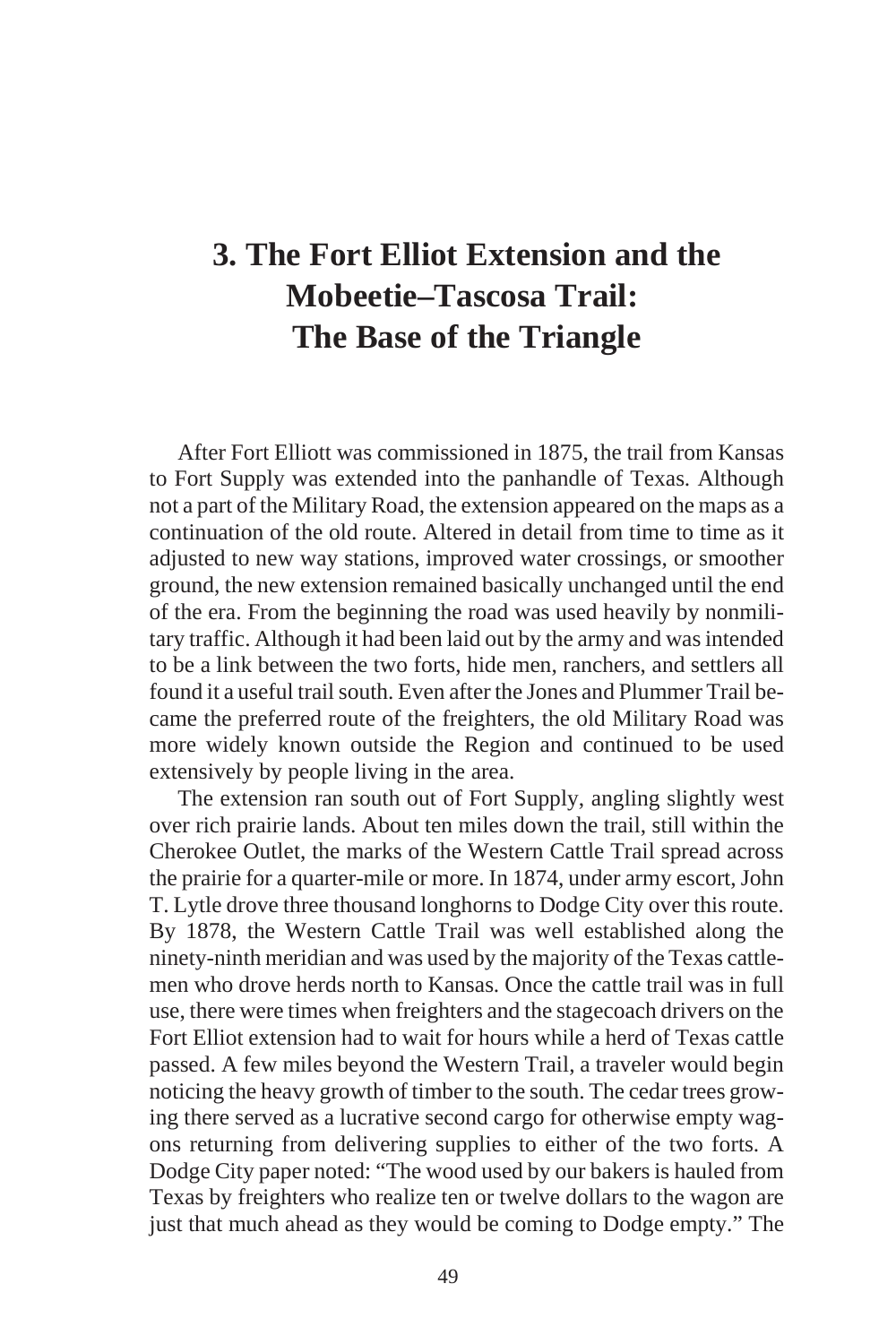presence of timber also made possible a new type of construction for houses and other buildings. Wherever trees of sufficient size were found, picket walls replaced the sod used on the prairie. Posts eight or nine feet long and seven or eight inches in diameter were set vertically in a trench, which was dug according to a floor plan. Although picket houses were no more permanent than sod houses, they were considerably cleaner and just as easy to build.  $\frac{1}{1}$ 

The first of several good camping spots and the first serviceable way station lay eighteen miles south of Fort Supply in the valley where Buzzard Creek, fed by an ever-flowing spring, converged with Wolf Creek. The way station, on the south bank of Wolf Creek, took its name, Buzzard Roost, from the stand of timber along the smaller stream. The trees on the creek had been the summer roosting place for thou sands of buz zards and had been known as Buz zard Roost since the first white man came to the territory. The station changed hands frequently over the years but remained in operation until the end of the freighting era.  $2$ 

Crossing Wolf Creek was normally a simply matter, but, as was true of any prairie stream after a rain, it could turn into a torrent as wild as its name. The force of the water and its depth were often misleading to people new to the country, as Mani Leopard learned the hard way:

*The Wolf was up and still rising when the northbound stage rolled in driven by Mani Leopard. There was one passenger, an Englishman full of booze and wind. It was about midnight. They ate their lunch, put on two teams—the trail was heavy—and pulled out. At the Wolf crossing two miles north, Leopard got out and looked at the creek; then he came back and said, "Creek's up; got to turn back." The passenger said, "In England they pay no attention to high water, but drive right in. You Americans are such damned cowards. And I want to get to Supply." (At least that's the way Leopard told it afterwards). Leopard asked him, "Well, what do you say?" The Englishman said, "Drive in." So in they went. The stage turned over. Mani swam out. They found the passenger in a drift close by, the stage-coach and team half a mile below, and some of the mail. <sup>3</sup>*

Buzzard Roost was a busy place. Sam Manning, who came to the Panhandle in 1874 and eventually settled in Higgins, Texas, remembered it as "one of civilization's first outposts in these parts":

*Intersecting the Fort Supply–Fort Elliot Military telegraph line and overland stage and freight trail at Buzzard Roost another overland freight trail came in from the northwest and followed a*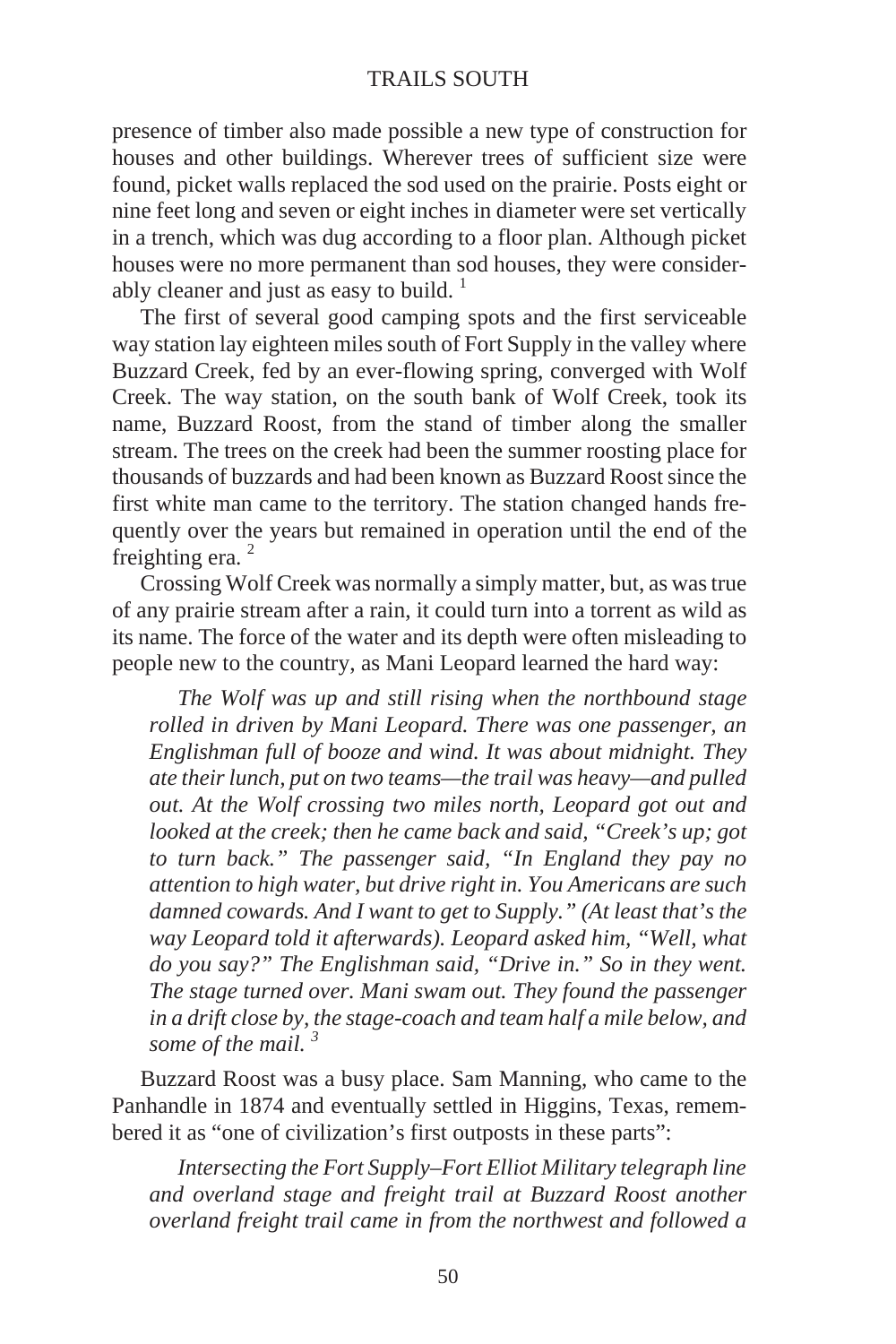# **4. The Jones and Plummer Trail: The Freighting Road to the Panhandle**

The more centrally located of the major trails south, the Jones and Plummer, did not follow the pattern Lieutenant J. H. Simpson had outlined in his report of 1848. Neither the army nor the federal government had a role in its creation, nor was there any thought of advancing civilization through it. The founders were motivated by no more an uplifting purpose than the hope of making a profit supplying the needs of the buffalo hunters who had followed General Philip Sheridan's advice to go where the buffalo were. Since it was not a part of the federal defense strategy for the south western frontier, the trail was never surveyed by the army or systematically patrolled. The only military connection it had was in its service as freighting road for wagons bringing supplies from Dodge City to Fort Supply and Fort Elliott and as an occasional alternated route for troops passing between Dodge City and the eastern Texas Panhandle.

The Jones and Plummer Trail was from the beginning a civilian road, created for commercial purposes. The two former buffalo hunters turned merchants and freighters who marked the trail saw it simply as a route for transporting supplies from Dodge City to their store on the Canadian River and returning buffalo products to the Dodge City railroad sidings. Their comings and goings carved ruts deep enough into the sod for others to follow. The chance meeting Ed Jones and Joe Plummer that led to their brief partnership and establishment of the trail reflects the nonmilitary side of the development of wagon-road economy. For two decades of the 1870s and 1880s, the trail served as a major freighting highway while the Dodge City–Panhandle Region changed from a culture based on buffalo hunting to one solidly founded on ranching and farming.

The two founders of the trail were true but quite different representatives of the Western Plains pioneers of the post–Civil War period. Charles Edward ("Ed") Jones's life was to encompass nearly the whole of the plains experience. He was at one time or another buffalo hunter,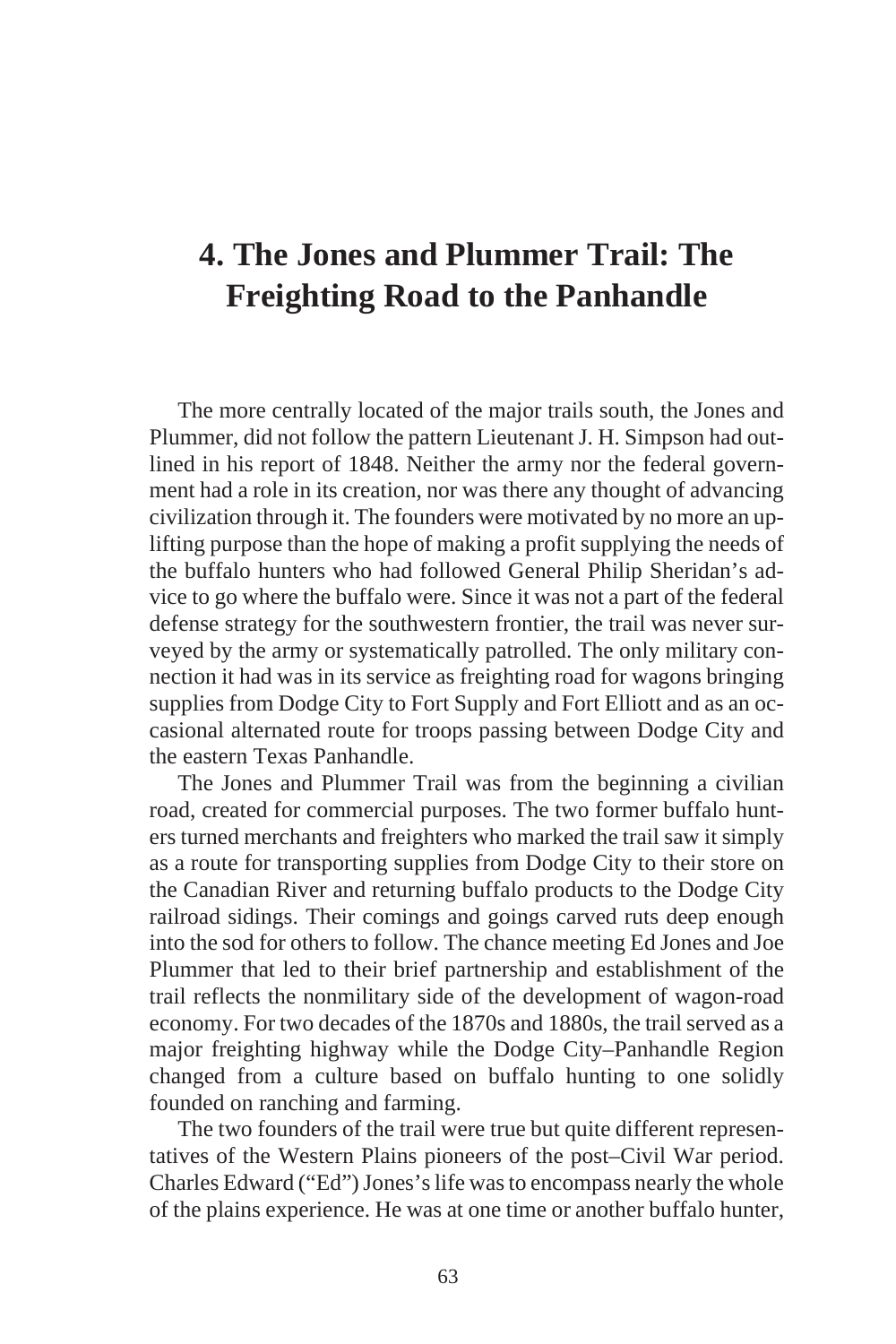Indian trader, Indian fighter, hide buyer, freighter, bone picker, merchant, rancher, and farmer. He came to the Region when it was an untracked prairie and lived to see it become a settled and productive land. Ed's partner, Joe Plummer, on the other hand, drifted into the Region from an obscure background, made his brief mark on the land, and moved on to new lands and ventures that are totally lost to history.

Charles Edward Jones was born August 10, 1852 at Neenah, Wisconsin. His father, James J. Jones, was an Englishman who came in 1846 with his immigrant parents to Wisconsin, where they settled in Winnebago county. James married Esther T. Clarke from New York State, and there were twelve children, Ed being the next to the oldest.  $\frac{1}{1}$ 

As a young man just turned twenty, Ed hired out to a Wisconsin firm to hunt buffalo and ship the hides back. His salary was fifty dollars a month, substantial for a young man of his years. With contract in hand, he came to Kansas early in 1872 and for the next few years was a familiar figure in the buffalo camps in and around Dodge City. Ed claimed to have killed one hundred and six buffalo "before breakfast" as his biggest single killing. For a time, either while he was still hunting or immediately thereafter, he traded with the Indians for hides. When buffalo became scarce in Kansas, he turned to freighting supplies from Dodge City into the Panhandle. $<sup>2</sup>$ </sup>

Jones gained a reputation for being a hard customer not to be trifled with, fearless, and self-reliant on the plains, whether hunting or freighting. His appearance and name added to the image. He acquired the sobriquet *Dirty Face* when an Indian fired a gun so close to him that Jones was marked by severe powder burns. His was a good reputation to have, particularly if backed by a certain amount of bravado; legends are made of such stuff. At one point he was driving a twelve-mule team down the Palo Duro on a dark night when someone yelled, "You halt." In J. Wright Mooar's words, "Old Jones says, 'You go to hell, you son-of-a-bitch,' and kept a-going. That fellow never said another word." Jones also knew how to deal with horse thieves. It was his custom on the trail to turn his mules loose at night, making certain his saddle horse was secured to a wagon wheel, for he knew the mules would not stray far from the camp. In Dodge he announced, so that all could hear, that he wouldn't hunt his mules if they were stolen, instead, he would take his buffalo gun and hunt down four men, known horse thieves he named. He apparently made believers of the horse thieves operating in Indian Territory. On one of his trips south his mules were stolen, but the next night the leader of the gang sent one of the men back, not only with the mules, but with an apology and a buckskin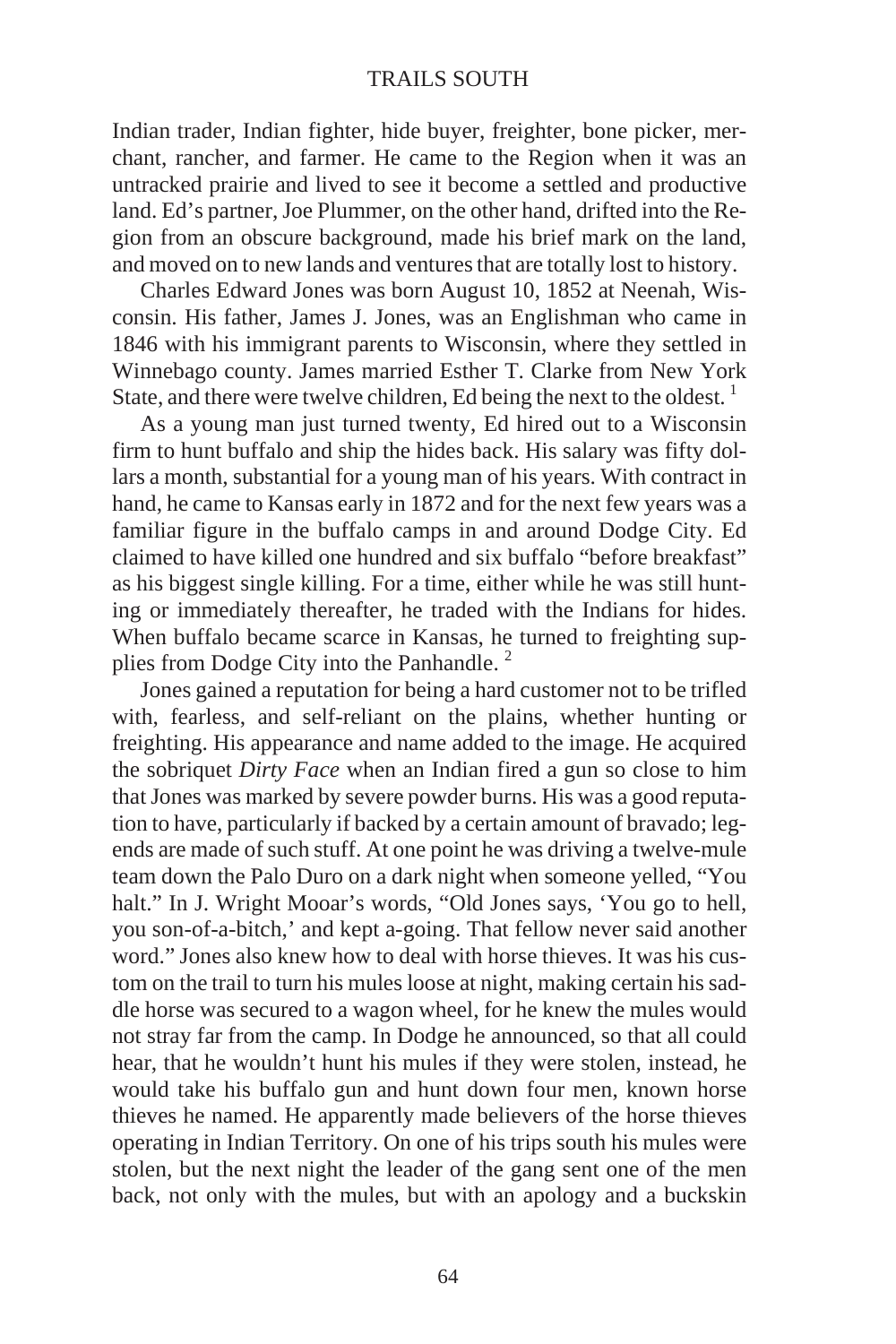# **5. The Dodge City–Tascosa Trail: The Link Between Sister Cow Towns**

For more than a decade, Tascosa on the sandy flats above the Canadian River in Texas and Dodge City on the hills above the Arkansas River in Kansas were the live liest cow towns in the West. The same gamblers, bartenders, and dance-hall girls at various times served the same trail-herd cowboys, determined to have a "high ol' time." The economic link that made them sister cities, although by no means a mirror image, was the cattle trade; the physical link was the Dodge City–Tascosa Trail.

Tascosa was almost totally supplied by freighters moving down from Dodge City, although some traffic continued throughout the period from 1870 to 1890 between Tascosa and Springer, New Mexico, and the Fort Bascom Trail was fairly heavily traveled for the brief period of that fort's existence. But the isolation of Tascosa made the Dodge City–Tascosa Trail one of paramount importance as long as the town flourished. Although the physical difficulties were not as formidable as those on the other two Panhandle freighting trails, the long distances between way stations and the absence of settlements made it seem longer and less inviting. The demand for goods, however, brought heavy traffic to the trail. At its peak, the population of Tascosa never exceeded 600 permanent residents, but cowboys' attraction to the soiled doves and the seven saloons on the wild side of town, known as Hogtown, and the big ranchers' merchandise requirements boosted sales far beyond the town's own needs. In 1886 the *Tascosa Pioneer* noted one hundred nine teen thousand pounds of goods received during the previous week and complained, "It wasn't a good week for receiving merchandise, either." The firms of Cone  $&$  Duran and Wright  $&$ Farnsworth each had freighting teams pulling two wagons in tandem in constant use, averaging as much as fifty thousand pounds of merchandise hauled overland each month from Dodge City.  $\frac{1}{1}$ 

The general configuration of the Dodge City–Tascosa Trail was determined by the location of the Cator brothers' ranch, known as the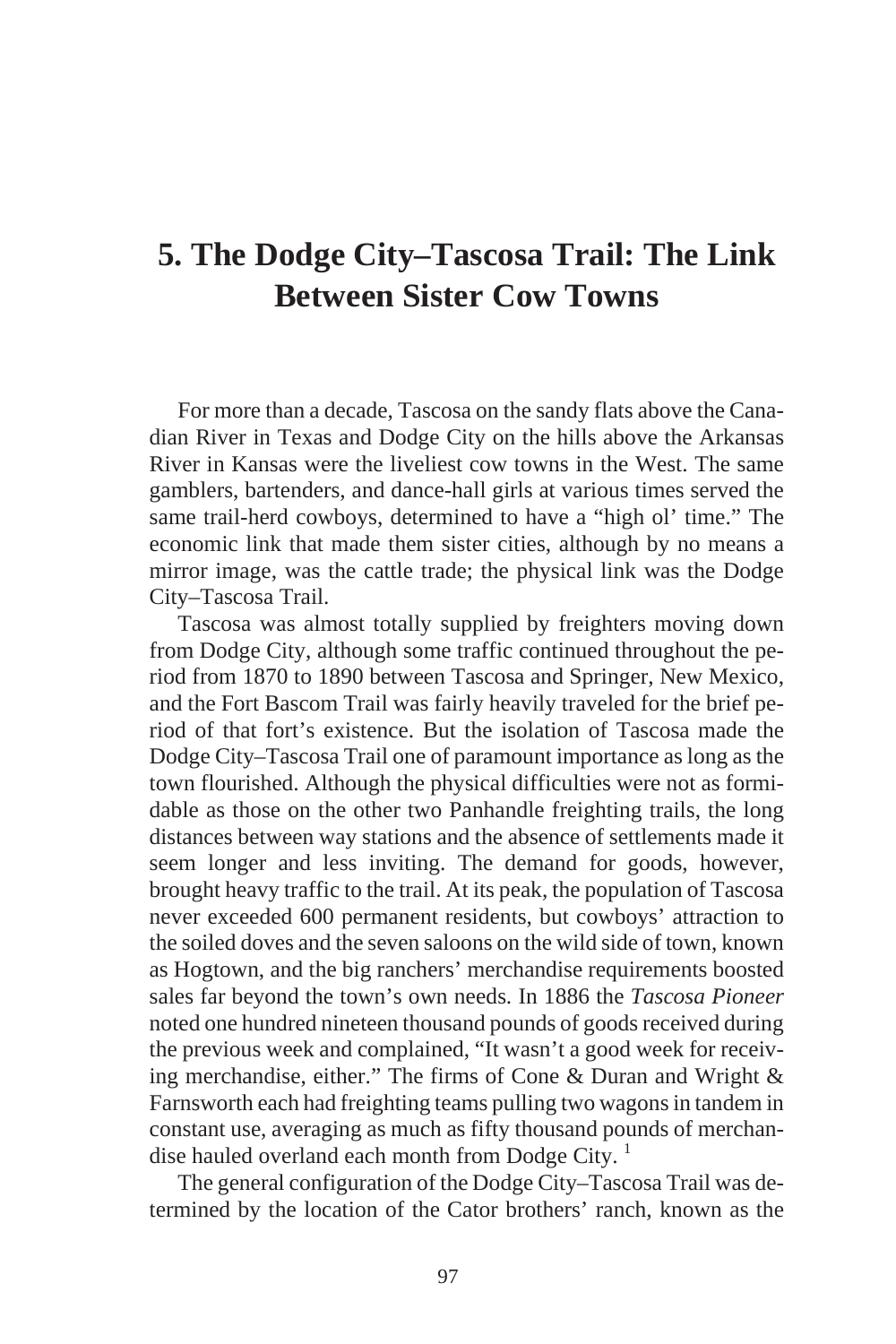Zulu Stockade. Comancheros, Indians, buffalo hunters, and soldiers had moved southward across the plains for years, sometimes following old paths and sometimes relying on their own intuition and past experiences. All kept within watering distance of the streams and generally on the high ground. There were, however, no permanent routes to that section of the Texas Panhandle until Jim and Bob Cator began making trips to Dodge City from their Palo Duro station. Because they used the same tracks and the same crossings repeatedly, their habits became a fixed trail and their home base the best known land mark in the area. When Tascosa was founded, the trial that had ended at the Zulu Stockade was continued to the Canadian River, following a path of least difficulty over the Texas terrain.

The Dodge City–Tascosa Trail was divided into two distinct sections: the northern half followed the established Jones and Plummer Trail and also was used by freighters headed for Fort Elliott and Mobeetie; the southern half, from Beaver, Oklahoma on south, was used almost exclusively by those headed for Tascosa. W. S. Mabry's log of the northern section, given to Charles Goodnight by the Oldham Land District surveyor, reads:

| <b>Jim Lanes to Hines Crossing on Cimarron</b>        | 40 miles |
|-------------------------------------------------------|----------|
| Cimarron to Hoodu Brown's on Crooked Creek            | 20 miles |
| Hoodu Brown's on Crooked Creek to Dodge City 42 miles |          |

There were no surprises or independent routing on this section of the trail. It simply followed the established and clearly marked route Ed Jones and Joe Plummer had started.

Mabry's log for the southern stint was as specific as that for the Jones and Plummer section:

| Tascosa to Little Blue stage stand            | 35 miles |
|-----------------------------------------------|----------|
| Little Blue stage stand to Zulu (Jim Cator's) | 30 miles |
| Zulu (Cator's) to Hardesty Ranch              | 40 miles |
| Hardesty's Ranch to Jim Lane's on the Beaver  | 35 miles |

The two stations on either side of the Cators' place were selected because of their relationship to the Zulu Stockade. The Hardesty ranch, the first station south out of Beaver, was a well-protected establishment approximately halfway between the Cators' ranch and the connection with the Jones and Plummer Trail. Little Blue Station, offering the advantage of a flowing spring, was about midway between Zulu Stockade and Tascosa. The trail between these fixed points followed the logic of terrain, avoiding the sharp breaks and steep draws.<sup>2</sup>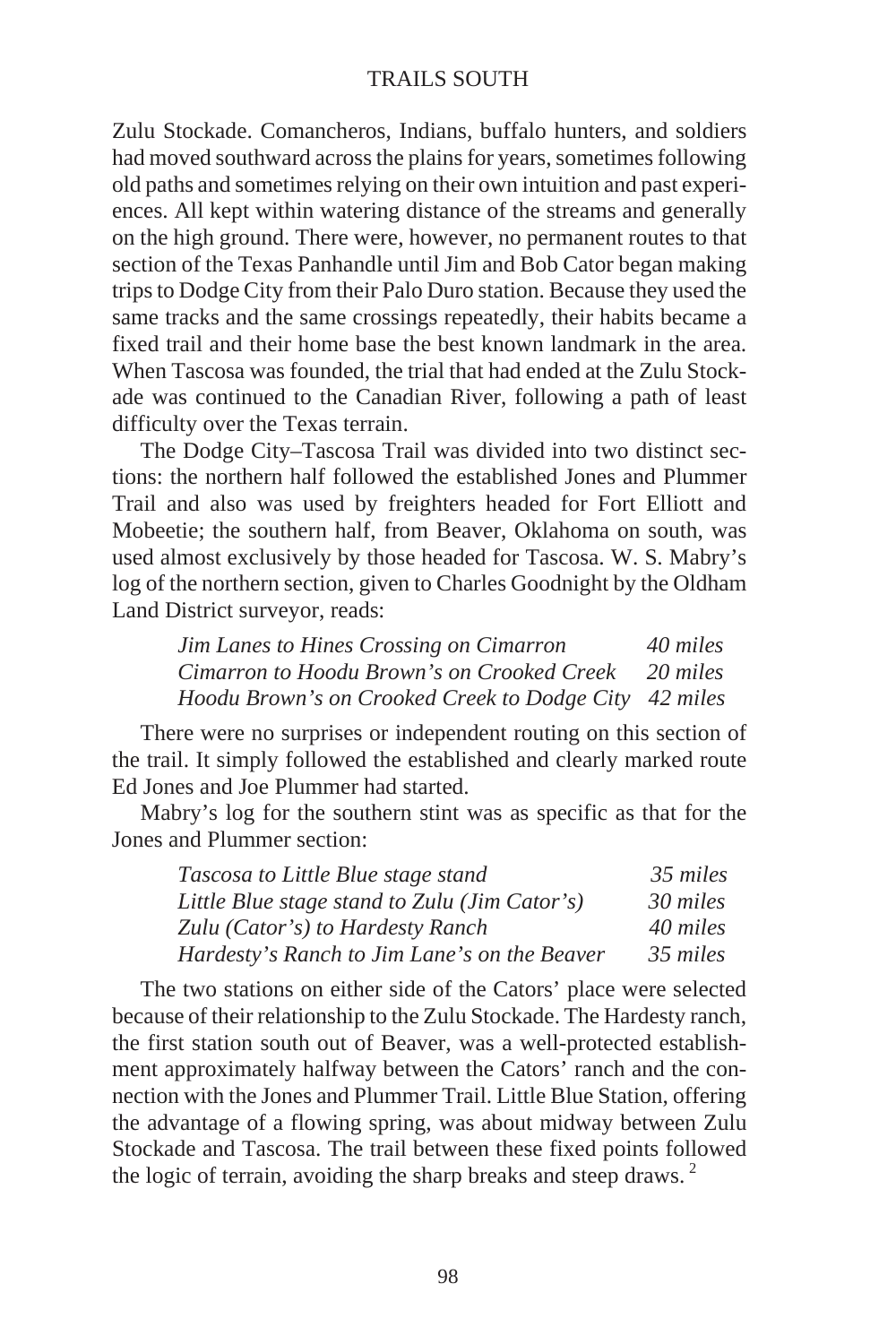### **6. Freighting: A Grimy Business Fit Only for Peculiar Men**

There is a tendency in describing the developing West to people it with stereotypes. There were cowboys, nesters, miners, ranchers, school marms, prostitutes, gamblers, home steaders, and out laws. Each, it would seem, knew his or her place and did not stray from it. No category of western types has been more universally depicted with unfounded uniformity than the freighters. Penny dreadfuls, regional novelists, history buffs, and professional historians have painted them with a broad and unvarying brush. Rarely were the freighters made the center of any great drama; instead, they were allowed to blend into the scenery as quaint, humorous, somewhat disreputable characters of a predictable type.  $\frac{1}{2}$ 

Expressmen, freighters, in fact all who were involved in moving wagons down the trail were lumped together as unfortunates caught in a dusty, monotonous, and unpleasant trade. Even the serious scholar found them a strange and peculiar lot:

*For all that may be said in his behalf, a teamster possessed few of the refinements of life and little of the dash and flamboyance that made other types of frontiersmen legendary figures. He belonged, by and large, to a class of illiterates. A teamster's face, hands, and clothes (including frock pants tucked into jackboots, checkered shirt, and broad and sloppy-brimmed felt hat) were invariably and indescribably dirty and grimy due to constant exposure to dust or mud and to the back spray of tobacco juice squirted into the prairie winds. Nor was he considered the soberest of men. He drank more than his thirty-five dollar monthly pay with keep would allow. He brawled long and hard before extended trips, and enroute he not only patronized saloons where he found them, but was even known at times to have raided the liquor in freight. At such times and places he often became involved in quarrels, but seldom in gun fights. <sup>2</sup>*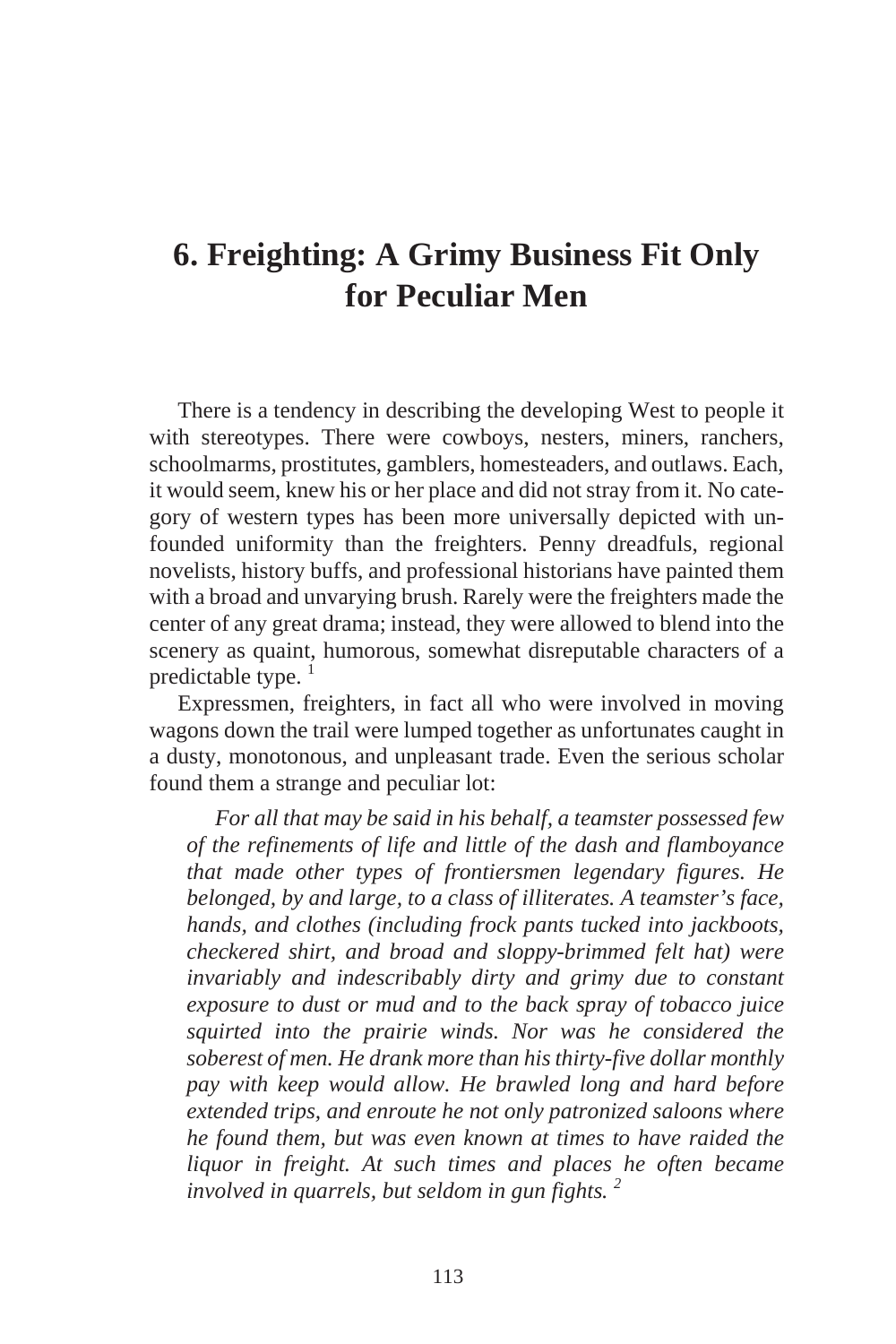When distinctions were made among freighters, the role of the man within the wagon crew was considered most important in determining his characteristics. The wagonmaster was "almost invariably a powerful figure . . . force ful enough to impose his authority on men who were themselves tough and often restless. By the very nature of their job, they had to be strong, brave, and tireless. They had to know how to exact obedience to their commands. On the other hand, they were profane, hard drinking, fighting men who could handle a revolver or bowie knife and were 'often guilty of barbarous tyranny.'" The bullwhackers who drove the oxen, on the other hand, "were anonymous men," "taciturn and often peculiar." "The chasm," we are told, "separating the wagonmaster from the muleskinner and bullwhacker was wide, and in turn the teamsters looked with no small degree of condescension, if not scorn, upon the swampers and 'cavvy boys.'" Among the teamsters, the muleskinner held himself a notch above the bullwhacker, the notch representing about ten dollars more per month in pay. Cooks, when there was a separate assignment, bore a striking resemblance to the cattle-drive cook, having a heart of gold, the charm of an irritated por cupine, unsanitary but superior culinary abilities, and a vulnerability that made them the butt of camp fire practical jokes. At the lowest level were the herders, or cavvy boys, who looked after the extra stock: green kids, earnest but error prone. Taken as a whole, teamsters were "hard-bitten men" who "stuck together" and "remained in a class to themselves." $3$ 

Such one-dimensional categories are not very useful in describing individuals in the wagon-road business of the Dodge City–Panhandle Region. Furthermore, such stereotyping promotes a superficial understanding of the people who settled the Region, for nearly all of the wagon-trail personnel remained in the West to become farmers, stockmen, merchants, or community leaders—the eventual permanent settlers.

In truth, teamsters, confined as they were to a dusty, slow-moving routine, did not compare favorably with their more glamorous peers in stage coach and riverboat settings. They had neither the dash nor the flair of a stage driver, nor did they possess the aura of authority and adventure of a Mississippi sidewheeler captain. In the words of R. D. Holt: "The old-time freighter was no picturesque character, as was the  $cowboy. \ldots$  In frontier communities, however, he was not ranked as low in the economic and social scale as were the sheep herders."

Even though teamsters may have ranked low in the transportation hierarchy of their day, there was no single freighting type. Nor was there within the wagon-team hierarchy a fixed position. Individuals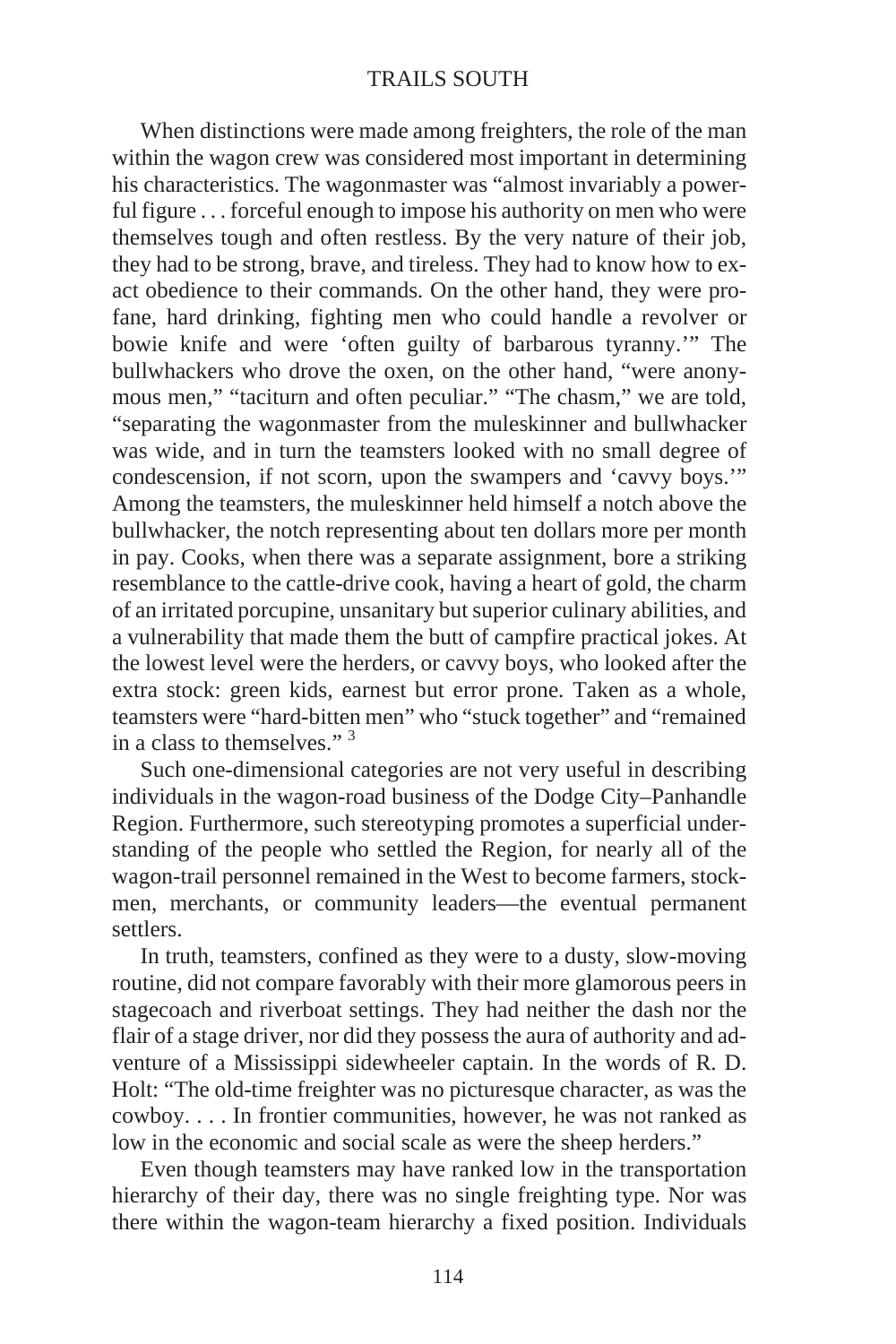# **7. P.G. Reynolds: Mail Contractor and Entrepreneur of the Wagon Road**

Land, capital, and labor without direction do not produce anything; the catalyst for productive yield lies in the efficacy of the fourth factor, the entrepreneur. Although all four components are interdependent, the managerial role is the essential creative force. If the entrepreneur is effective, the enterprise prospers; if not, the other factors may for a time carry the project forward, but eventually it will fail. The entrepreneur, as F. W. Taussig has said, "stands at the helm of industry and guides its operation." He is the driving force in a capitalist society.

In the Dodge City–Panhandle Region a number of creative entrepreneurs, men such as W. M. D. Lee, Charles Rath, and Casimiro Romero, used the wagon roads to develop profitable and reasonably efficient ventures. As compared with transportation facilities in the more settled areas of the United States, the wagon-road service was slow, costly, and primitive. But considering the frontier nature of the territory, the utilization of capital and labor was sophisticated enough to support fairly large operations. Since it was a time of transition, the early developers were able to make the first substantial modification of the environment that would permit more intensive use of all four factors of production.

The entrepreneurs of the road were attracted to the frontier from widely different backgrounds, lured, as were others, to the West by the expectation of a new start and the conviction that success, honor, and power were clearly within grasp. Although their personalities reflected the diversity of their up bringing, there were certain characteristics, certain attitudes toward life, and certain convictions about themselves and the new environment that were held in common. These traits and predilections set them apart from the wage-earning freighters, cowboys, and farmhands, who were used by the entrepreneurs to further their own ambitions.

As a rule the entrepreneurs were older than the typical plains man and had already served an apprenticeship in a related activity before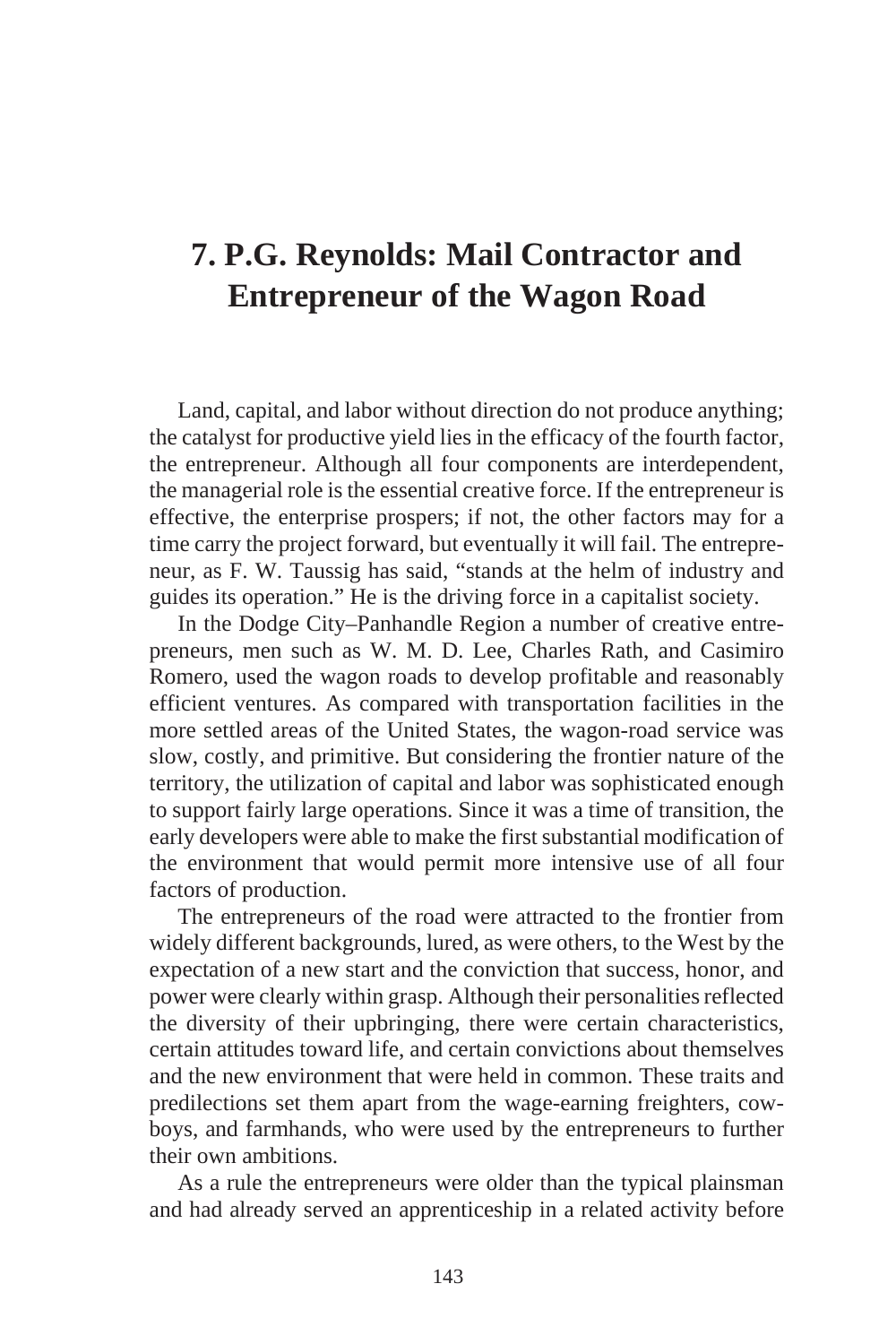coming to the Dodge City–Panhandle Region. W. M. D. Lee was only twenty-nine when he began his career at Camp Supply, but he was experienced as a driver for Wells Fargo and had served as quarter master in Sherman's army during the war and as a civilian immediately following the war; Casimiro Romero had already built an empire based on sheep, complete with its own town, when at the age of forty-nine, he organized his first freighting outfit. The entrepreneurs considered themselves self-made men, but all brought with them to the Region either capital or, more important, some grant of privilege, license, or contract. Romero had cash; Lee had a contract as post trader, a monopoly of great value. There is no question that their greatest motivation was the expectation of making money. Like the cattle barons, whom they resembled, they came in the hope of accumulating wealth and power over the years. This contrasted markedly with the cowboys, freighters, and buffalo hunters, who sought wages to gratify immediate needs and pleasure.

Nearly all entrepreneurs in the Region during the 1880s invested in cattle. The difference, therefore, between the cattle kings and the leaders of commercial enterprise became quite blurred at times. It is difficult to separate the businessman in Colonel Jack Hardesty or Ham Bell from the rancher. In most matters, the two types thought alike and frequently joined forces to advance their common cause. The major distinction was that the entrepreneurs of the road were not committed to a way of life to the same extent as were the cattle kings; consequently, they could make major adjustments in their business with more ease and a clearer conscience. They apparently felt little compunction in totally changing their means of making a living. When he became convinced the ranchers would someday dominate the land, Romero sold his sheep empire, which had taken years to develop and which rivaled neighbor Charles Goodnight's cattle holdings in size and value. Lee shifted partners and property frequently, left his lucrative sutler's post, and plunged into large-scale ranching with no sign of regret. It is reported that when he eventually left the Region, Lee never again mentioned his life there.  $\frac{1}{1}$ 

As businessmen they were willing to take large financial risks, but such boldness did not mean they took their enterprises lightly. "A man might as well be dead as to lose his property," Robert Wright said when weighing the options of facing death if he stayed to drive off an Indian attack or saving his scalp by running and leaving his stock. All were prodigious workers and pursued the business at hand with inordinate drive and singleness of purpose. The worst charge one could lay on any man was that he "was not much force," meaning he was lazy. <sup>2</sup>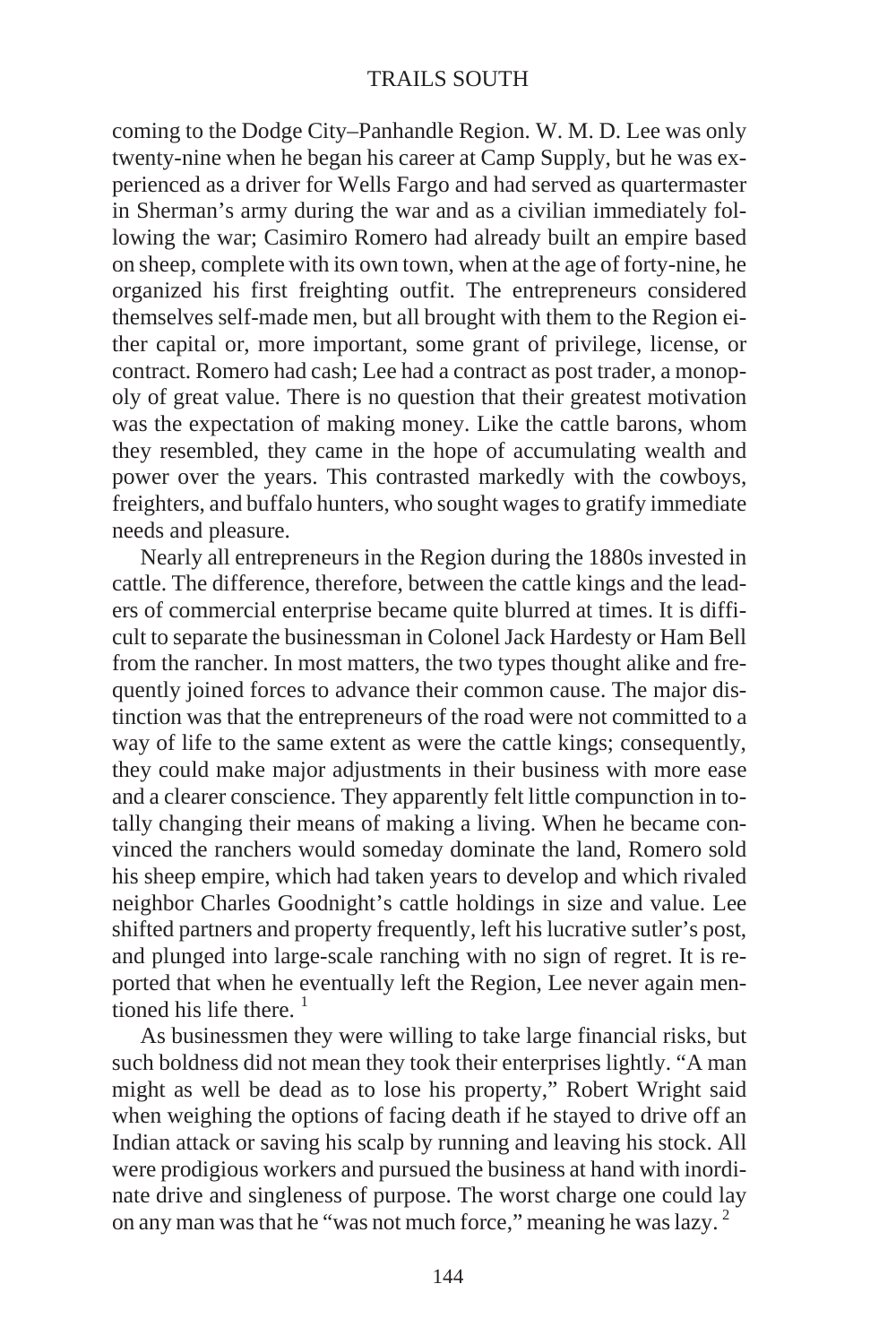#### P.G. REYNOLDS, MAIL CONTRACTOR

Business reverses were accepted philosophically as being in the nature of things, the luck of the draw, a setback but never a catastrophe. Robert Wright concluded that "out of great conflict rises a period of prosperity . . . this endurance of adversity, equipped people with courage." Wright undoubtedly would have denied the charge, but he and his peers unmistakenly endorsed the same principles of social Darwinism that the eastern industrial moguls of that day endorsed. The strong ought always to prevail, they believed, and any success ful entrepreneur knew which man deserved his status. They prided themselves on being good judges of character, and they entered into partnerships and other business relationships with little more than a hand shake and dissolved them with scarcely less bother. All used the partnership to pool capital and share talents. Few men tried to build a sizable enterprise on their own. They were quite willing to experiment with new methods and, like most Americans of that age, they were fascinated by new technology and put much reliance on improved equipment and mechanical gadgets.

As was true of other Gilded Age capitalists, they were politically conservative, were leery of federal or even state government, and were champions of home rule. The government's police role, which included ridding the plains of unproductive Indians, curbing the lawless, and protecting the arteries of commerce, was their concept of the extent of useful governmental powers. Lee was never reluctant to call for military protection of his hay parties and teams or demand escorts for his mule trains when they were in hostile territory. The entrepreneurs were, above all else, strong law-and-order men. Most, however, reflected the cynicism of their eastern counterparts in accepting the financial rewards of governmental policy described as the Great Barbecue by Vernon Louis Parrington. They willingly accepted free lands, government contracts, and policies that supported their private enterprise.

In social attitudes, the entrepreneurs of the Region acknowledged their role as models of community decorum, which placed them a cut above the rest of the people. They accepted the obligation of propriety, married good women, raised industrious sons and dutiful daughters, saw to it that their families attended church, worked to advance the community, and generally eschewed politics beyond their own im mediate environs. In short, they tried to be good and contributing citizens and accepted the role of leadership as a natural obligation of class.

Philander Gillette Reynolds, the Dodge City mail contractor, was one such contributing entrepreneur. As much as any single person, he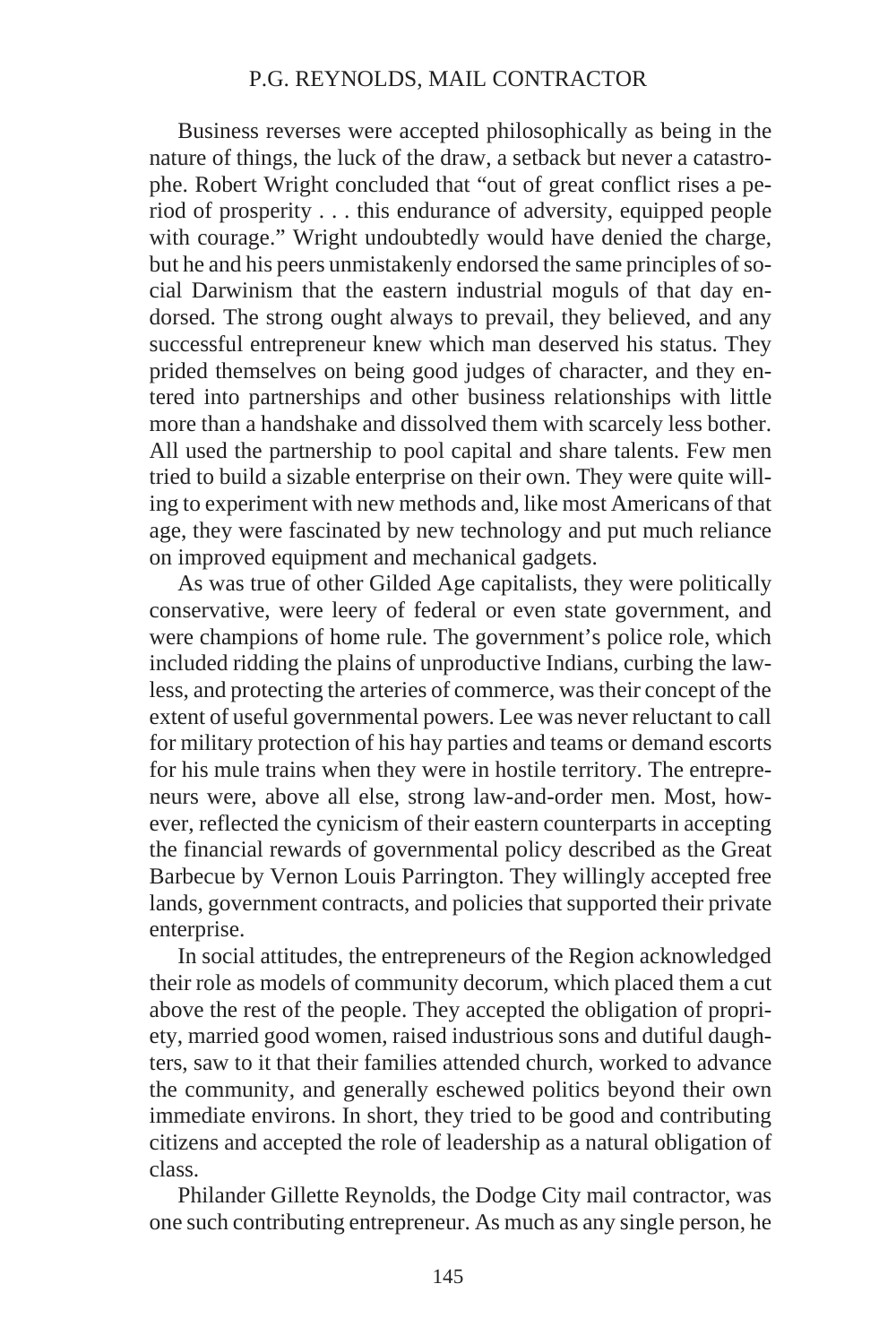#### **8. Stage Drivers: The Men in the Box**

"From the earliest days of stagecoaching," writes Ralph Moody, "the drivers, particularly the more colorful and dashing, were regarded by Americans with much the same idolatry as that of the Romans for their chariot racers." <sup>1</sup> Sitting high in the box, as the driver's seat was called, and wielding a whip that made a cracking good sound, with four spirited horses at his command and beneath him a swaying coach laden with mailbags and travelers anxious to make an end of their journey, the stage coach driver on a Dodge City–Panhandle Region trail surely must have felt some of the allure and excitement of his role. But a Roman charioteer on the order of Ben Hur he was not. Glamorous he was not. After sweltering all day in dust kicked up by the team or freezing in near-zero cold on the windswept prairie, he had no illusions of grandeur. An understanding of the importance and necessity of his job might remain, but it was clear to him that it was only a job, and a tough one at that.

Far less is known of stage drivers in the Dodge City–Panhandle Region than of other wagon-road users. Of those who left records of their lives, none reeked or even hinted of glamour. The one authentic desperado in the lot, Henry Newton Brown, certainly belied the role while in Kansas and the Panhandle. There were rumors of past association with Billy the Kid, but in Tascosa he built a solid reputation as a worthy citizen working on the right side of the law. In Kansas, until the May morning he and Assistant Marshal Ben Wheeler obtained the Caldwell mayor's permission to be absent for a few days and headed west out of town, Brown was a model of law-enforcing propriety. He looked and acted the part of a fearless marshal, and the people of Caldwell were reminded: "He neither drank, smoked, chewed nor gambled." His fellow towns men found him cool, courageous, and gentlemanly. He was a "quiet and obtrusive" man who arrested troublemakers with dispatch, shot only those who resisted, and minded his own business when not looking after the peace and security of the town. His neighbors took him on picnics; appointed him marshal three times; lavished gifts on him, including "an elegant gold-mounted and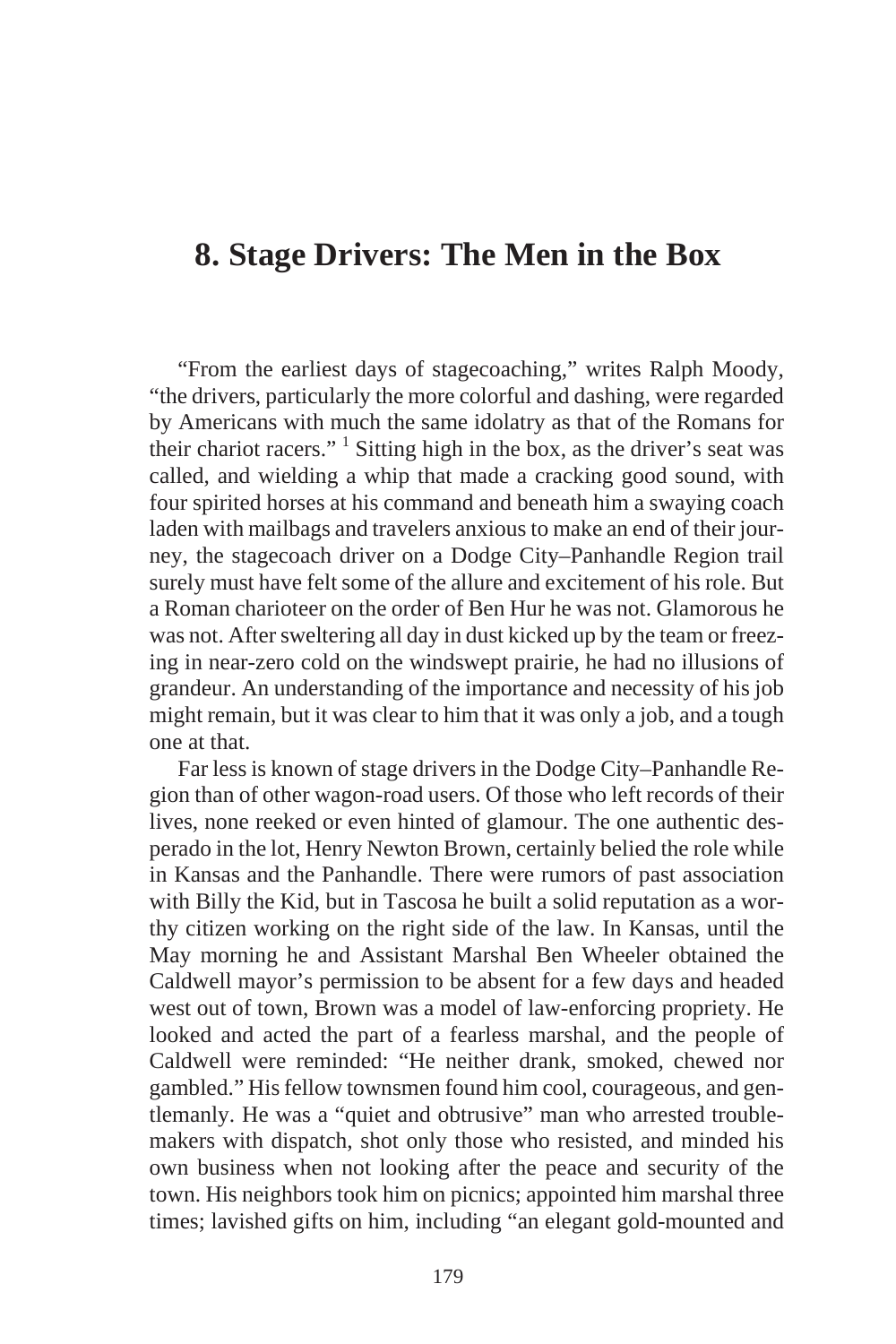hand somely-engraved" Winchester; and rejoiced in his marriage. Understandably, the stunned citizens of Caldwell could not believe that Brown was shot down by a mob after he and Wheeler had been a party to a bungled bank robbery.  $2^2$ 

The stage drivers, particularly P.G. Reynolds' drivers, came nearer —but only nearer—to the hard-drinking, to bacco-spewing, tough-minded eccentrics of Hollywood vintage film. Fred Tracy found one such driver on his way to Englewood, Kansas, in 1885. "The driver wore a walrus mustache," he recalled, "big white hat and high heel boots. He possessed an extensive vocabulary of profanity. About his first remark was about the heavy rain and that probably that God Damn Mulberry Creek would be up and we would not be able to cross." Ben Steed on the Fort Elliott line was so profane that the ranch women dreaded to meet the mail stage. But for each driver resembling the tough image, there were many more pedestrian souls doing a good job for modest pay. About the only safe generalizations applicable to all drivers were these: the were generally young men in their twen ties or early thirties; they were new to the West; and, like their freighting compatriots, they remained on the job only long enough to find something better to do.  $3\overline{)}$ 

Driving stage was not the easy way to wealth. Pay for all drivers was at or near the level of that for a day laborer. In the ranks of civilian employees, the army paid ambulance drivers, "teamsters for public transportation," and laborers the same thirty-five dollars a month; clerks made one hundred dollars, and even a house painter or sailmaker who repaired wagon covers and tents made more than twice as much as a driver. Consequently, the turnover of drivers was high. The fact that most missed the census takers indicates something of their transient nature. In an age when every farm boy had handled teams of horses since the day he was old enough to stumble down a furrow behind a plow, most young men moving west had the skills to qualify as a stage driver. P.G. had no trouble finding replacements when he drivers moved on to greener pastures, which they did literally as well as figuratively, since most eventually became either ranchers or farmers $4$ 

The driver's major qualification was that of reinsman, that is, knowing how to handle horses, oxen, or mules. About the only article of dress the drivers had in common was their gloves or gauntlets, which had to be thin enough for the driver to communicate and respond to the team through the leather ribbons in his hands. Reins, not the whip, gave the driver authority the team recognized. But in the parlance of the day, a good reinsman also had to have a good horse sense,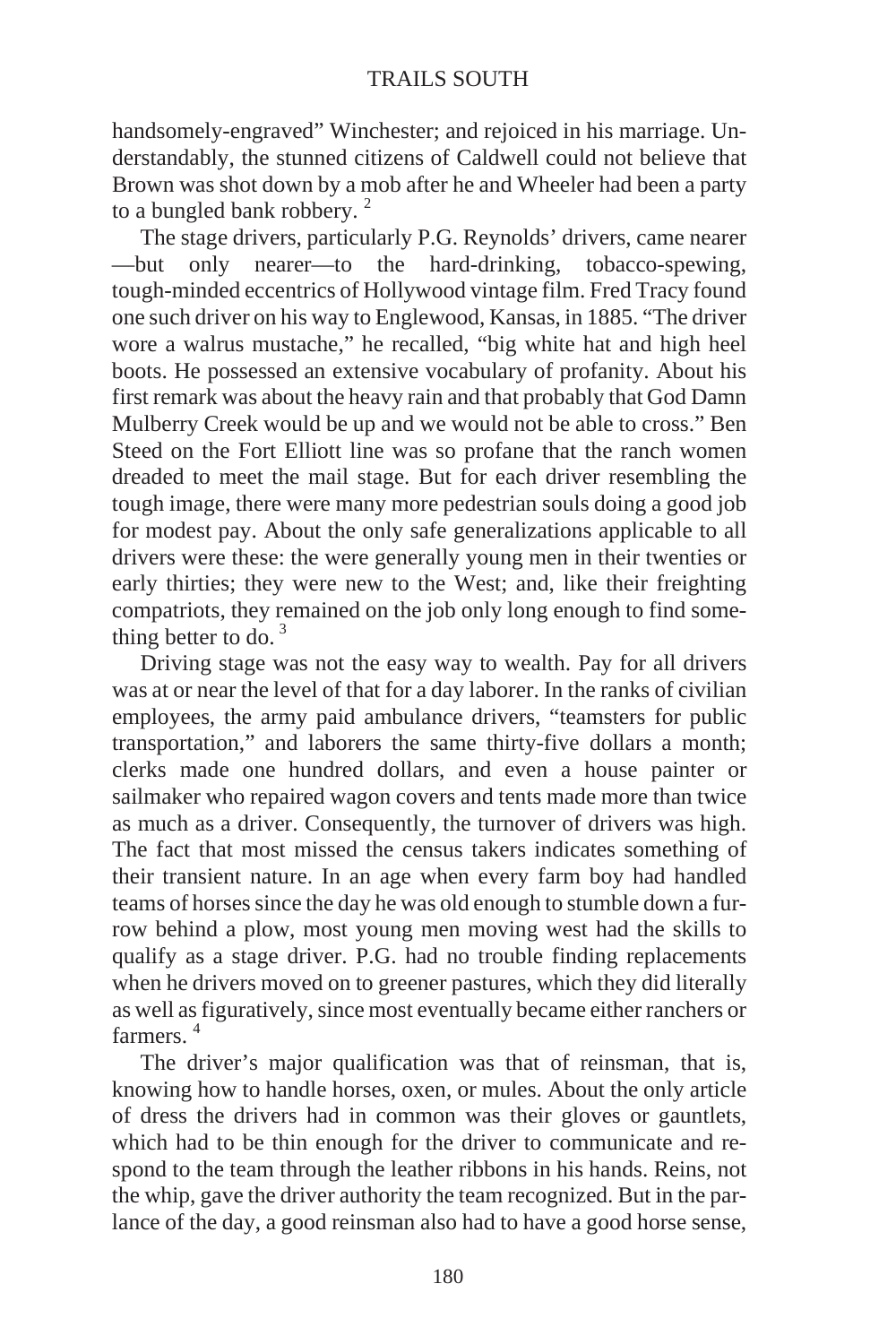# **9. Way Stations and the People Who Ran Them: Guideposts Marking the Trails**

The land marks used in describing trails were either the creeks and river crossings or the way stations. Occasionally, natural land formations, such as Mount Jesus or Devil's Gap on the Military Road, were mentioned as points of reference, but the way stations were the more familiar and accepted guideposts for identifying routes and marking distances. As they developed in the 1870s and 1880s in the Dodge City–Panhandle Region, way stations were variously called stage stations or stands, inns, road ranches, <sup>1</sup> way stations, posts, stores, and, in one instance, stockades. Each term described a slightly different function, although all performed a number of common services. Stations varied widely in size and operational style. Some were owned by stage companies, but most were independently established with the expectation of making a profit, that is, a living, for the owners. If the record of rapid operator turnover is any indication, it would appear that few succeeded in accomplishing that objective. It is, of course, impossible to account for all the stations on the trails at this late date. They came into existence with little public notice and were abandoned with even less. Caterers to the stage coach and freighters on the prairie trails were no more permanent than good restaurants on a modern highway, but while they existed they were an important part of the transportation system, contributing to the settlement and stability of the Region.

In spite of their diversity, way stations shared certain common characteristics. First, few were established exclusively to capture the trade generated by the trails, and fewer still were built by the stage companies. This is apparently somewhat unusual in the trail system in the West, although it was typical of the early post roads in the East. Most of the western stage companies outside the Region established their own stations or purchased facilities already established in military forts, towns, and cities along the route and staffed them with company agents. The most notable exception to the rule was Ben Holladay, who cared little for passenger comfort and did not own or supervise any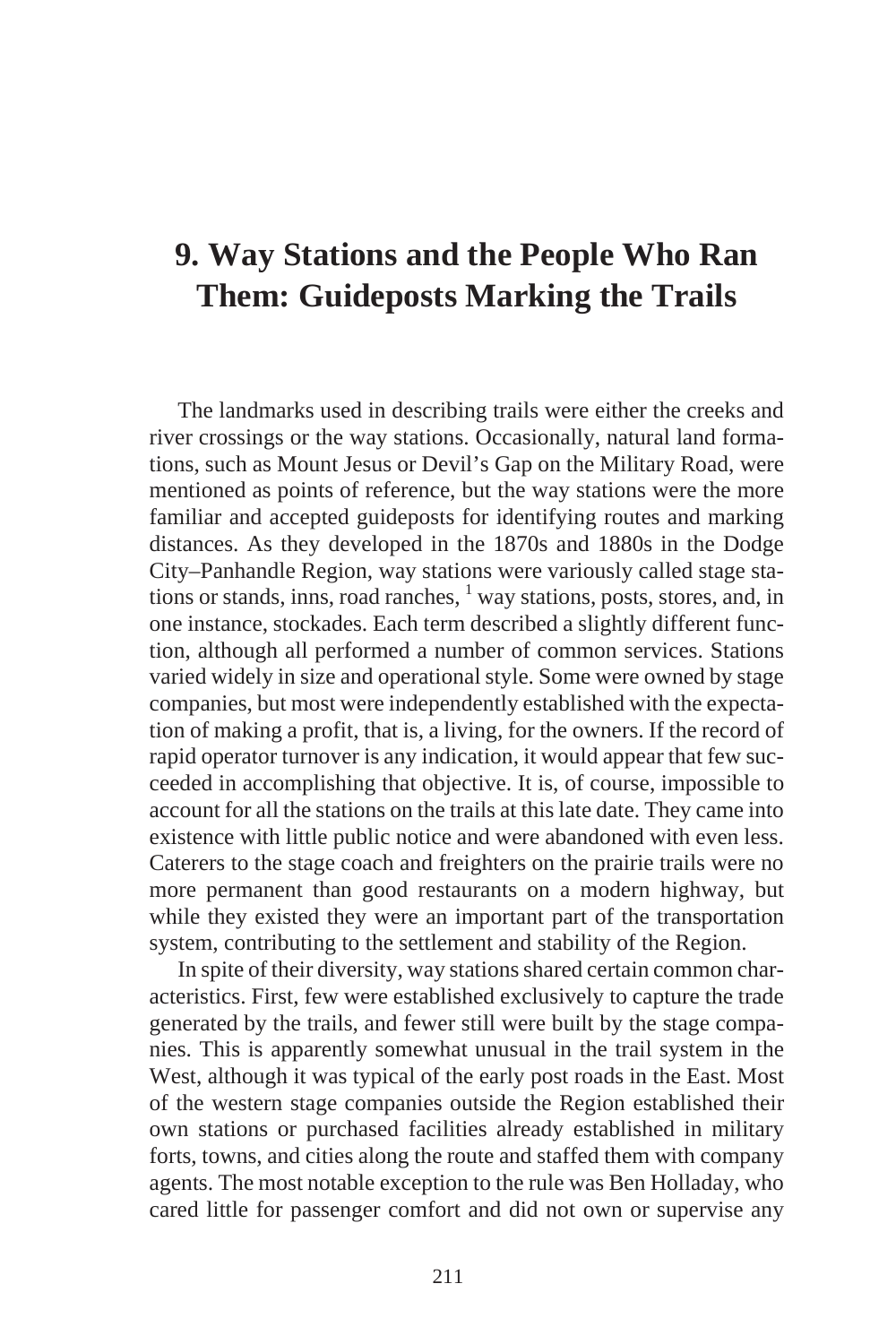way stations. John Butterfield; Russell, Majors and Waddell; and the Leavenworth and Pike's Peak Express, on the other hand, built and operated with their own agents stage stations that were spaced to correspond with one day's travel or the relay change of teams. The stage lines in Texas depended heavily on military forts, building their own facilities within protection of the walls. Of the twelve stops on the Jackass Line between San Diego and San Antonio, eight were forts. Independent owners who established stations on other trails without the support of the stage lines built them specifically to service the stage business. Donald F. Danker found the proprietors of road ranches in neighboring Nebraska "a hardy and brave group" who moved far in advance of settlement for the specific purpose of capturing the "profit" from overland trade."  $2^{\circ}$ 

On the trails in the Dodge City–Panhandle Region, the location of way stations was in many instances accidental. There were few independent operators, such as Matt Hutchinson, who determined a road ranch's location in cooperation with stage owners. Joe Plummer and Ed Jones were unique in that they staked a trail to their trading post, a trail later used by other freighters and stage lines. Most station operators, however, simply found themselves at a convenient river or creek crossing or about the right distance from another road ranch on the trail. The Cators at Zulu, the first Hutchinson road ranch in Meade County, and O.D. Lemert at Crooked Creek just happened to settle where the freighters or stages needed service or at a usable crossing. Since distances between stops for the stage freighters varied from fifteen to forty miles, luck or simple availability seemed to determine where some road ranches would become operative. The Cators, Jim Springer on the Canadian, and Jack Hardesty on the Tascosa Trail are examples of being about the right distance from the nearest competitors or being an established landmark on the trail.

The second condition on the Region's trails was that few road ranches could survive on trail business alone; some diversification was required. The Hutchinson brothers on the Jones and Plummer Trail pursued a variety of enterprises ranging from sugar manufacturing to sheep raising. The operator at Little Blue Station in Moore County, Texas was that county's first farmer. Silas Maley also tried farming on the Bluff Creek bottoms, as did John and George Gerlach on the Canadian. Jim Springer sold whiskey and expertly extracted cash from card-playing troopers at Fort Elliott.

On the other hand, it was not advisable to attempt to couple the station with some major activity, such as ranching. When an over ambitious operator attempted to continue two or more major enterprises,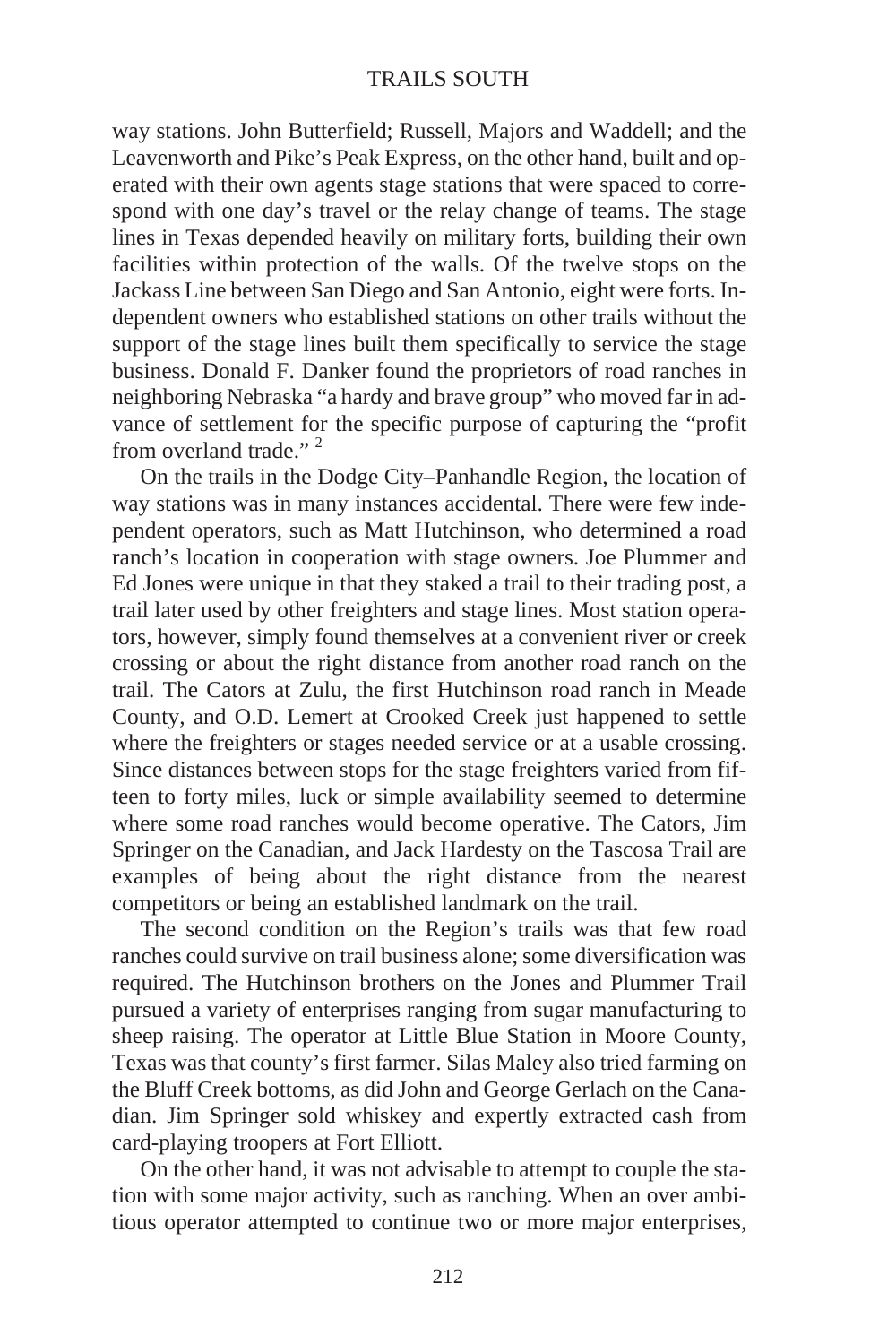#### **10. End of the Trail**

*Scarce any trace remaining, vestige, gray, Or marked lines along old trails, To points where herds once moved—the day Now night the sunset fails.—H.H. Halsell <sup>1</sup>*

While the talk of new rail lines and new track was no more than rumor and gossip, the people served by the wagon trails believed the old ruts would give one more service. "It is our observation," wrote the editor of the *Meade County Globe*, "that railways usually follow water courses and the greater trails of the country. If this holds good in Meade County we are doubly blessed, as the placid waters of Crooked Creek bubble up by our door, and the great trail from Dodge City to Tascosa, via Fowler and Meade Center, is a feasible route." The Fowler editor ran the same story, suggesting that the Atchison, Topeka and Santa Fe would find that in following the old trail "few cuts and fills" would be required, and, furthermore, "the public domain south of us could be crossed without additional legislation, and the Panhandle of Texas, which is rapidly settling up, would furnish immense traffic." Citizens in both Meade and Fowler believed their chances of acquiring rail connections were especially good because the north-south line to Mobeetie would "not deviate far from the old Jones & Plummer Trail."

Wilburn, north of Fowler, gambled and lost on the prospect that the Chicago, Nebraska, Kansas and Southwestern Railroad would run a line from White Cloud, Nebraska to "some point in Texas." Wilburn folks believed the line would follow the Jones and Plummer, at least through Ford and Meade counties. The citizens of Bloom, fifteen miles east of Wilburn, were as strongly convinced that the same Chicago, Nebraska, Kansas and Southwestern would make its north-south line follow the old Dodge City–Fort Supply route. The conviction was shared with the town boomers in Ashland, who also supported the platting of Deep Hole as the logical first depot south of their town.  $2^{\circ}$ 

The long-standing north-south orientation was so firmly fixed in the minds of people who knew the Region that they could not imagine